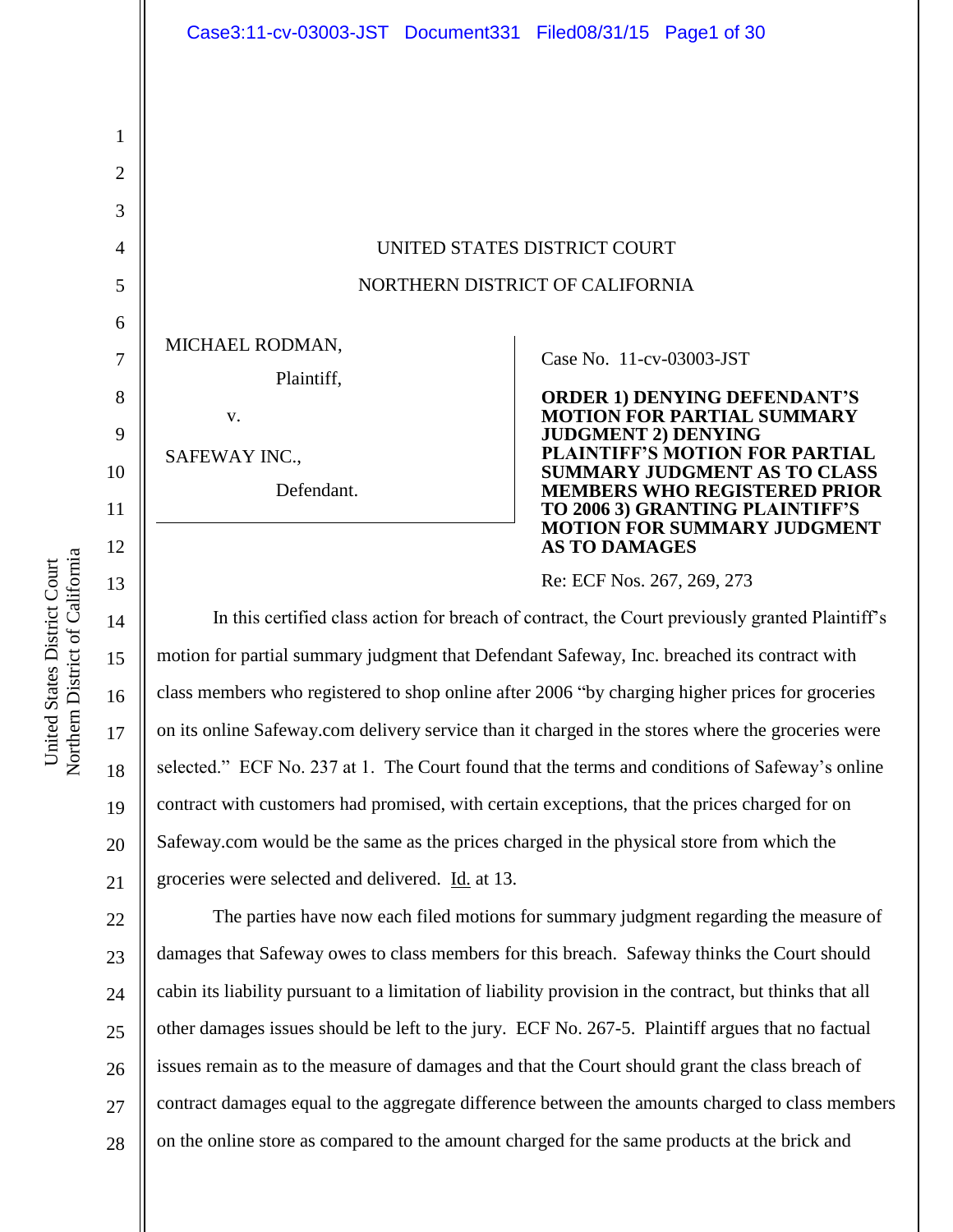1 2 3 mortar location from which they were procured ("the markup"). ECF No. 274-5. Plaintiff has also filed an additional motion for partial summary judgment that seeks to establish liability for class members who registered prior to 2006**.** ECF No. 269-5.

**I. Background**

4

5

**A. Factual and Procedural Background<sup>1</sup>**

6 7 8 9 10 11 12 13 14 15 Since 2006, Safeway has operated an online grocery delivery service on its website, Safeway.com. In order to shop on the website, a customer was required first to register and agree to Safeway's Special Terms for use of the website. This Court previously concluded that the Special Terms "promise[d customers] that, with the exception of the actually disclosed special charges and delivery fees, the prices charged for Safeway.com products will be those charged in the physical store where the groceries are delivered." ECF No. 237. The Special Terms also included a provision titled "Limitation of Liability," which reads: ANY LIABILITY OF SAFEWAY (INCLUDING ITS EMPLOYEES, AFFILIATES, OR AGENTS) TO YOU FOR DAMAGES, INJURIES, LOSSES AND CAUSES OF ACTION, OF ANY KIND OR NATURE, WHETHER IN CONTRACT, TORT, OR OTHERWISE, EITHER JOINTLY OR SEVERALLY, SHALL BE STRICTLY

LIMITED TO THE AGGREGATE DOLLAR AMOUNT PAID BY YOU TO SAFEWAY IN YOUR MOST RECENT USE OF THE ONLINE SHOPPING SERVICE IMMEDIATELY PRIOR TO THE CLAIMED INJURY, LOSS, OR DAMAGE.

ECF Nos. 177-1, 177-2, 177-3.

19 20 21 22 23 24 25 26 Despite the Special Terms' promise that online prices were the same as those charged in store, beginning in April 2010, the online store in fact mechanically applied a markup to the prices charged in the physical store from which the customer's order was picked and delivered ("the pick store"). "If the price of an item is between \$0.00 and \$0.99, the markup adds \$0.10, from a \$1.00 to \$1.99, the markup adds \$0.20 cents, from \$2.00 to \$2.99 the markup adds \$0.30 cents, and so on." ECF No. 237 at 4. The prices displayed for items on the Safeway.com website displayed the marked-up price, however did not inform customers of the price the item would cost if the

 $\overline{a}$ 

16

17

<sup>27</sup>

<sup>28</sup>  $1$  Throughout this section, the Court includes, without citation, undisputed facts drawn from this Court's previous order on Plaintiff's motion for partial summary judgment. Rodman v. Safeway Inc., No. 11-CV-03003-JST, 2015 WL 604985 (N.D. Cal. Feb. 12, 2015); ECF No. 237.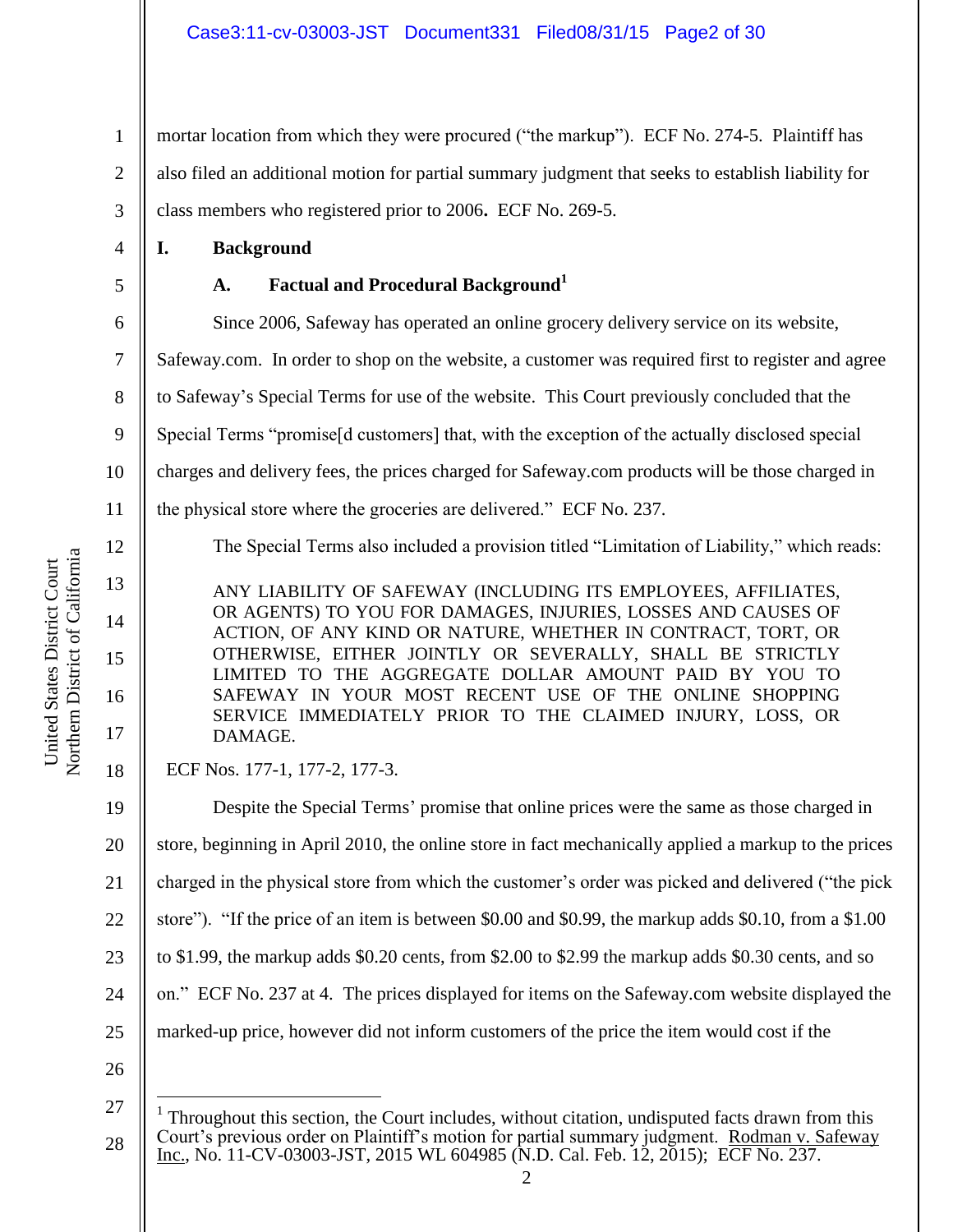1 customer were to purchase it in the pick store.

Plaintiff Rodman, who used the Safeway.com delivery service and later discovered the prices were higher than those charged in his pick store, brought suit in June 2011. ECF No. 1.

On November 15, 2011, Safeway revised the Special Terms to include the following language: "Please note before shopping online at [Safeway.com] that online and physical store prices, promotions, and offers may differ." Safeway did not contact Safeway.com registrants to notify them that it had amended the Special Terms. The Court previously concluded that class members could recover damages for purchases made after this amendment to the Special Terms, because Safeway did not give class members notice of the change and the Court could not infer class members' assent to the revised Special Terms from their continued use of Safeway.com following November 15, 2011. Id.

On August 29, 2012, Safeway sent an email to customers who had opened an email from Safeway.com in the last six months, informing them that "Grocery delivery prices, promotions, discounts, and offers may differ from your local store." This email also did not reference the Special Terms. The Court previously concluded that class members could recover damages for purchases made following this email because assent to the revised Special Terms also could not be inferred from their continued use of Safeway.com following the email, which was only sent to some class members, may not have been read by those who received it, and did not reference the Special Terms.

20 21 22 23 24 25 26 27 28 On March 10, 2014, the Court granted Plaintiff's motion for class certification as to his breach of contract claim, but denied certification as to Plaintiff's statutory claims, finding that common issues did not predominate. ECF No. 163. Although Safeway had argued that individualized issues regarding Defendant's affirmative defenses would predominate over common issues, the Court disagreed, reasoning that "[i]f the Court needs to determine whether shoppers who continued to use the service after learning of the undisclosed charge legally waived their rights to enforce the contract, it can make such a legal determination commonly and then subdivide the class as appropriate." Id. at 17. Aside from certain exclusions not relevant here, the class was defined as:

2

3

4

5

6

7

8

9

10

11

12

13

14

15

16

17

18

19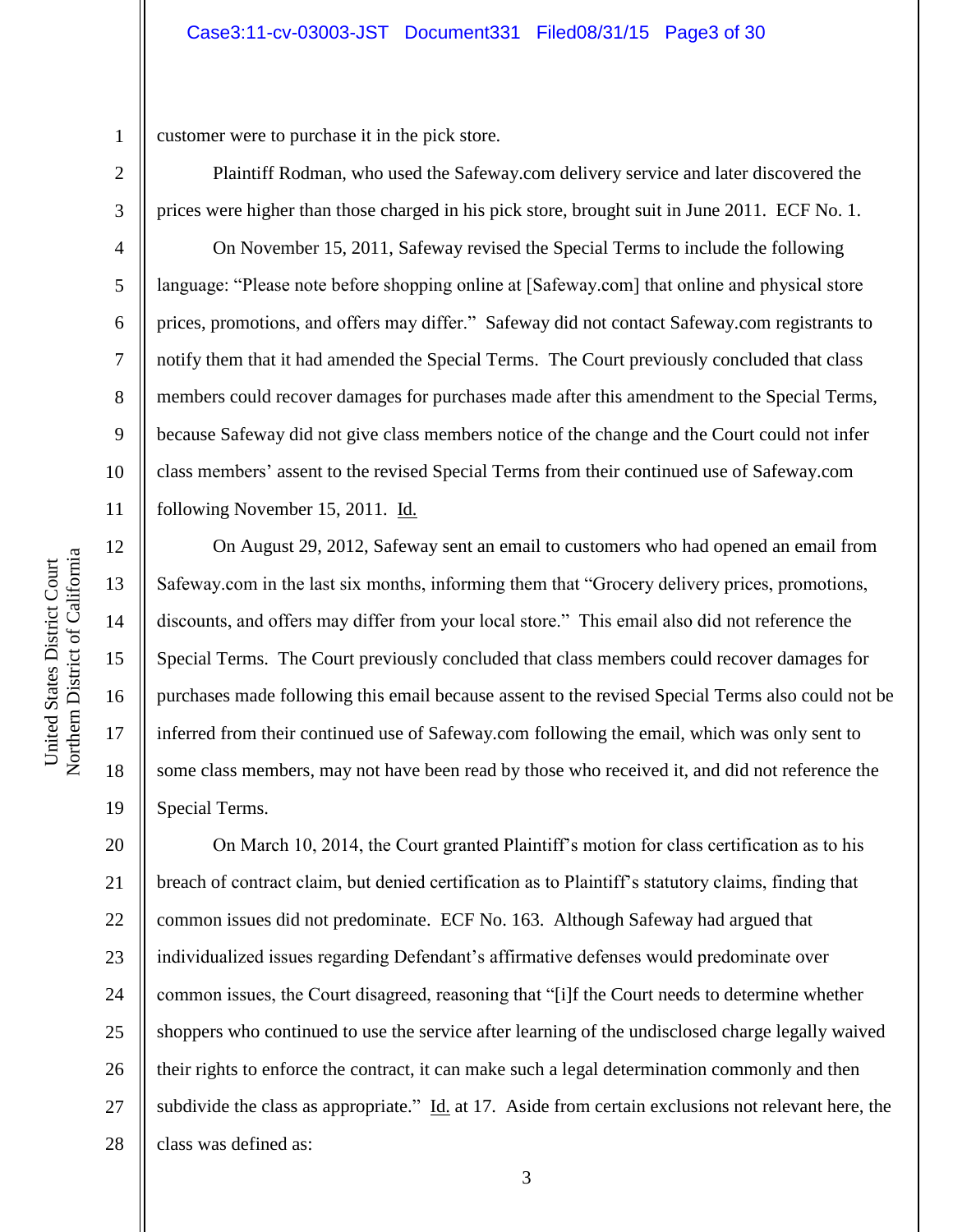All persons in the United States who registered to purchase groceries through Safeway.com at any time prior to November 15, 2011, and made one or more purchases subject to the price markup implemented on or about April 12, 2010 (the "Class").

Id. at 32.

1

2

3

4

5

6

7

8

9

10

11

12

13

14

15

16

On December 10, 2014, this Court granted Plaintiff partial summary judgment that

Safeway's markup of goods sold in the online store from the prices in the pick store breached its

Special Terms. ECF No. 233. Following a motion for reconsideration filed by Safeway, the Court

amended its order to make clear that Plaintiff's summary judgment motion had only demonstrated

a breach of the Special Terms beginning in 2006. ECF No. 236.

On December 21, 2014, Safeway began including an information window in its ordering process that stated:

Our Special Terms relating to online grocery ordering and delivery have changed over time. Provisions related to mobile applications, relative pricing between physical stores and online, arbitration and our Drive Up & Go service have been added or changed, along with other changes. Please review the current Special Terms before completing your order as these terms will apply to your current purchases. The current Special Terms have been in effect since April 9, 2014.

Safeway subsequently filed a motion for decertification arguing that, because the Court

17 had already resolved the common issue of liability, individualized damages issues now

18 predominated. ECF No. 238-3. The Court disagreed, noting that the legal effect of Safeway's

19 affirmative defenses had not yet been established but that, in any event, the affirmative defenses

20 could be adjudicated on a classwide basis and the Court could, if necessary, subdivide the

21 determination of damages as appropriate. ECF No. 264 at 5-6.

22

28

# **B. Jurisdiction**

23 24 25 26 This Court has jurisdiction pursuant to 28 U.S.C. § 1332(d)(2) & (6), the Class Action Fairness Act of 2005 ("CAFA"), since there are 100 or more proposed class members, the amount in controversy exceeds \$5,000,000, and at least one plaintiff and defendant are citizens of different states.

#### 27 **C. Legal Standard**

Summary judgment is appropriate "if the pleadings, depositions, answers to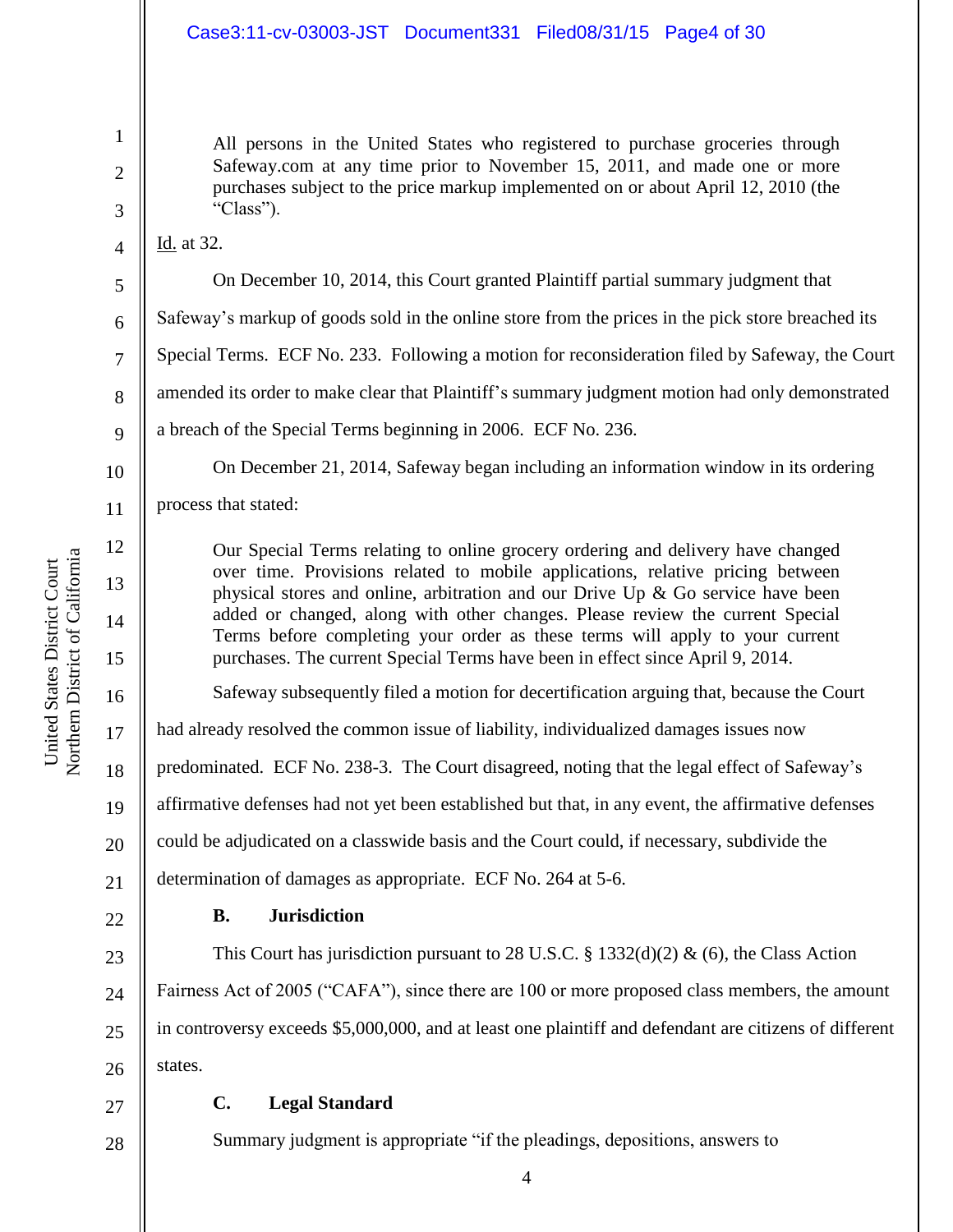### Case3:11-cv-03003-JST Document331 Filed08/31/15 Page5 of 30

interrogatories, and admissions on file, together with the affidavits, if any, show that there is no

genuine issue as to any material fact and that the moving party is entitled to judgment as a matter

of law." Fed R. Civ. Pro. 56(c). In order to prevail, a party moving for summary judgment must

non-moving party's claim. Celotex Corp. v. Catrett, 477 U.S. 317, 323 (1986). Once the movant

show the absence of a genuine issue of material fact with respect to an essential element of the

has made this showing, the burden then shifts to the party opposing summary judgment to

designate "specific facts showing there is a genuine issue for trial." Id. The court draws all

reasonable factual inferences in favor of the non-movant. Anderson v. Liberty Lobby Inc., 477

U.S. 242, 255 (1986). "[A]t the summary judgment stage," courts are "not permitted to weigh

evidence." Zobmondo Entm't, LLC v. Falls Media, LLC, 602 F.3d 1108, 1121 (9th Cir. 2010).

1

2

3

4

5

6

7

8

9

11

12

13

14

15

16

17

18

19

20

21

22

23

10

# **II. Defendant's Motion for Summary Judgment as to Limitation of Liability**

Safeway asks the Court to limit its liability to each class member to the total amount of that class member's most recent order prior to December 23, 2014, "the date on which a customer could no longer place an online order without expressly consenting to the current Special Terms." ECF No. 267-5 at 1. Safeway points to a provision in the Special Terms, printed in all capital letters, that purported to strictly limit "any liability of Safeway . . . for damages, injuries, losses and causes of action, of any kind or nature, whether in contract, tort, or otherwise . . . to the aggregate dollar amount paid by you to Safeway in your most recent use of the online shopping service immediately prior to the claimed injury, loss, or damage." Safeway argues that the Court should adopt December 23, 2014 as the operative date for determining the most recent use of the online shopping service prior to a class member's "claimed injury," as it is the "undisputed last date on which a class member could suffer an injury or loss arising from Safeway's alleged breach of contract in this case." Id. at 5.

24 25 26 27 28 Plaintiff responds that the proper reading of Safeway's limitation of liability provision would not have any effect on damages in this case, as the markup of each purchase made by a class member in violation of the Special Terms constituted a separate "claimed injury" and the amount of the markup is less than the aggregate dollar amount paid by a class member for each purchase. ECF No. 286-5 at 5.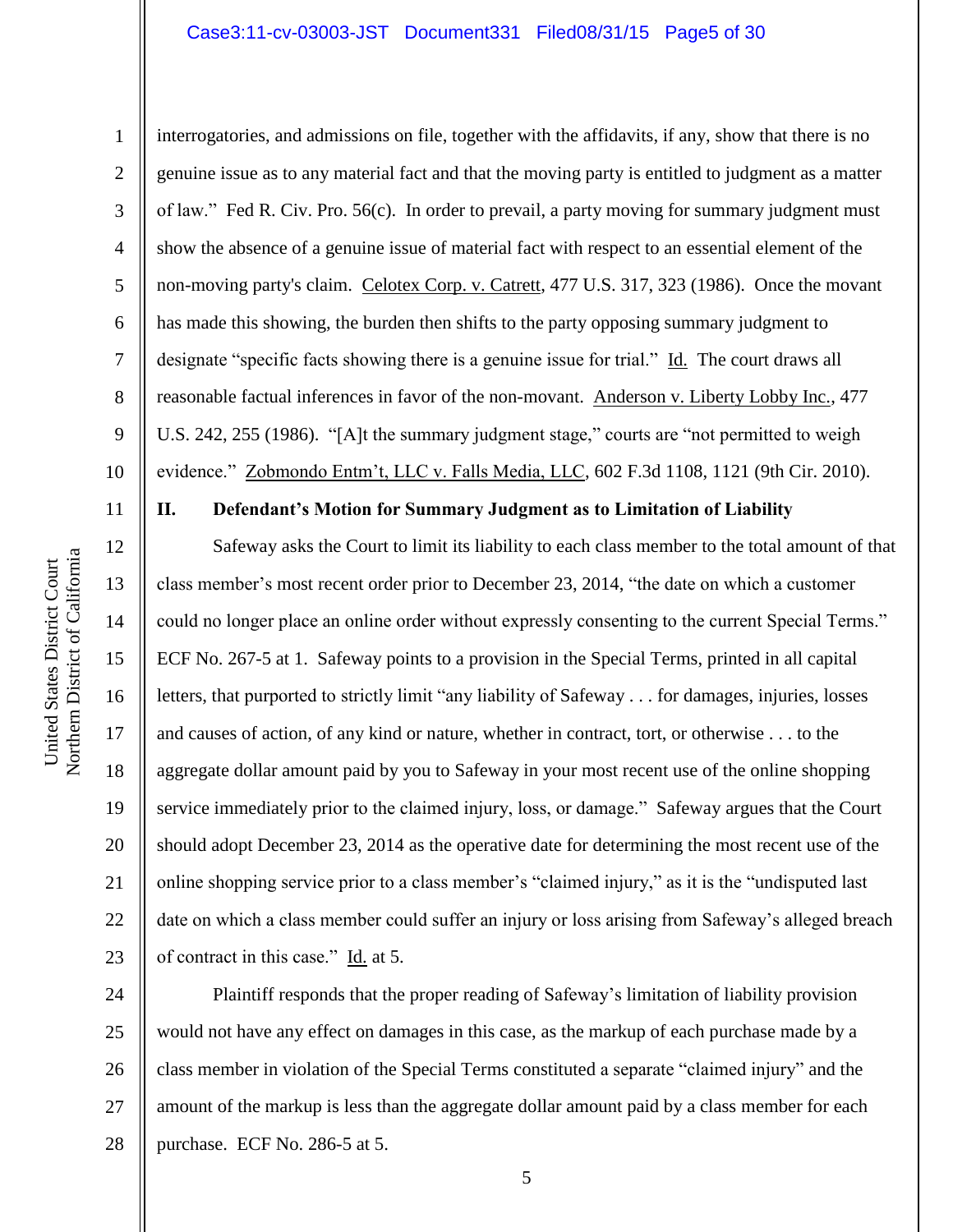### Case3:11-cv-03003-JST Document331 Filed08/31/15 Page6 of 30

1

2

3

4

5

6

7

8

9

10

11

12

13

14

15

16

17

The Court agrees with Plaintiff's interpretation of the limitation of liability provision. "With respect to claims for breach of contract, limitation of liability clauses are enforceable unless they are unconscionable, that is, the improper result of unequal bargaining power or contrary to public policy." Food Safety Net Servs. v. Eco Safe Sys. USA, Inc., 209 Cal. App. 4th 1118, 1126, 147 Cal. Rptr. 3d 634, 642 (2012). 2 However, "contractual clauses seeking to limit liability will be strictly construed and any ambiguities resolved against the party seeking to limit its liability." Peregrine Pharm., Inc. v. Clinical Supplies Mgmt., Inc., No. SACV 12-1608 JGB ANX, 2014 WL 3791567, at \*5 (C.D. Cal. July 31, 2014) (quoting Nunes Turfgrass, Inc. v. Vaughan–Jacklin Seed Co., 200 Cal.App.3d 1518, 1538, 246 Cal.Rptr. 823 (1988)).

Safeway advances an interpretation of the limitation of liability clause under which "a class member cannot recover damages in excess of the amount of his or her most recent order" prior to December 23, 2014. ECF No. 267-5 at 4. Safeway argues that the use of the term "any liability" demonstrates that Safeway "intended to create a broad limitation on liability, applicable to multiple 'injuries' or 'losses.'" Id. Safeway reasons that the Special Terms contemplated an ongoing business relationship between users and Safeway that would span multiple orders and provided that "a class member cannot recover damages in excess of the amount of his or her most recent order." ECF No. 267-5 at 4.

18 19 20 21 22 23 24 25 Safeway's interpretation of the contract as limiting damages recoverable for all injuries resulting from an individual's use of the online store to that individual's most recent purchase is not supported by the plain language of the contract's limitation provision. The provision limits damages for "any liability . . . to the aggregate dollar amount paid by you to Safeway in your most recent use of the online shopping service *immediately prior to the claimed injury, loss, or damage*." (emphasis added). Rather than limiting Safeway's total liability to a particular individual to that individual's most recent order, as Safeway would urge, the provision limits Safeway's total liability for a particular "claimed injury, loss, or damage" to the injured

26

 $\overline{a}$ 

<sup>27</sup> 28  $2$  Plaintiff additionally argues that, if the Court were to accept Safeway's interpretation of the limitation of liability provision, the provision would be unconscionable or void as against public policy. Because the Court does not accept Safeway's interpretation of the limitation provision, it need not reach these arguments.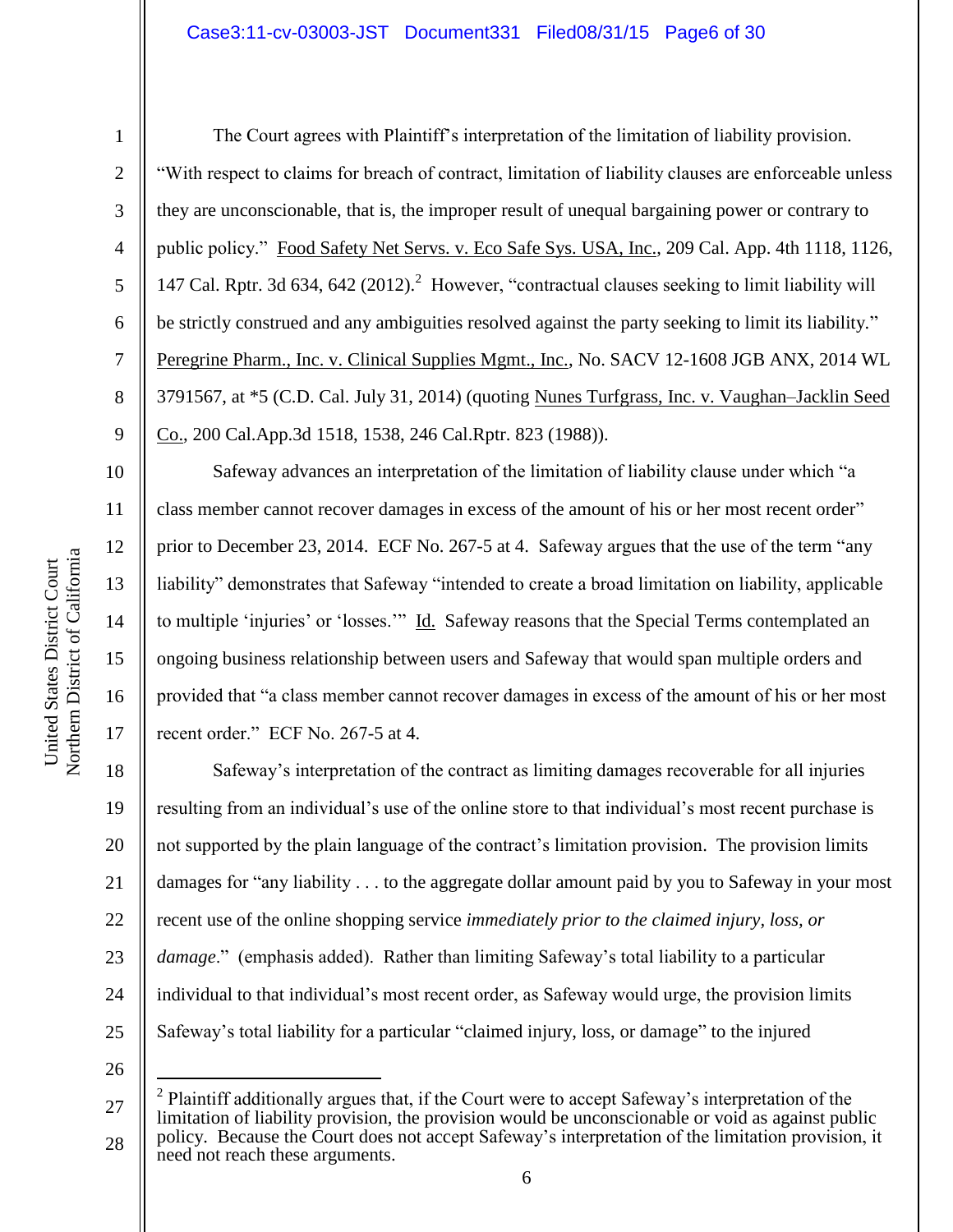## Case3:11-cv-03003-JST Document331 Filed08/31/15 Page7 of 30

individual's use of the online store immediately prior to that injury. If an individual has suffered multiple injuries, giving rise to multiple claims for damages, nothing in the limitation of liability clause indicates that the total damages recoverable by that individual are limited in relation to the last order made by that individual on the online store.

Safeway argues that the phrase "strictly limited to the aggregate dollar amount paid by you" in the limitation of liability provision demonstrates Safeway's "intent to limit damages and to resolve any doubts about limiting damages in favor of limitation." ECF No. 267-5 at 4. Safeway underlines in particular the word "strictly," arguing that Plaintiff's interpretation of the provision would result in limitation not being "strictly" limited, running afoul of the tenet of contract construction that "contracts are construed to avoid rendering terms surplusage." ECF No. 267-5 at 4 (citing Rebolledo v. Tilly's, Inc., 228 Cal. App.4th 900, 923 (2014)).

Plaintiff's interpretation would not render the word "strictly" surplusage, as it would still strictly limit Plaintiff's damages in exactly the manner that Safeway contracted for: to an individual's most recent purchase "immediately prior to the claimed injury, loss, or damage." Contrary to Safeway's argument, Plaintiff's interpretation of the contract still shields Safeway from liability for contractual damages in excess of the amount paid to Safeway under the contract, for instance in cases where a plaintiff seeks consequential damages. See, e.g., Lewis Jorge Const. Mgmt., Inc. v. Pomona Unified Sch. Dist., 34 Cal. 4th 960, 969 (2004) (noting that under California law, consequential damages are recoverable in certain circumstances).

Safeway's proposed interpretation of the contract, however, would render the words "immediately prior to the claimed injury, loss or damage" surplusage. Without that final phrase, Safeway would in fact have limited its liability on a per-individual basis to an individual's most recent order. Such a provision would have limited "any liability of Safeway . . . for damages, injuries, losses and causes of action, of any kind or nature, whether in contract, tort, or otherwise . . . to the aggregate dollar amount paid by you to Safeway in your most recent use of the online shopping service."<sup>3</sup> Although Safeway could have drafted its limitation provision to achieve the

7

27

28

 $\overline{a}$ 

 $3$  The Court expresses no opinion as to whether such a clause would be enforceable.

1

2

3

4

5

6

7

8

9

10

11

12

13

14

15

16

17

18

19

20

21

22

23

24

25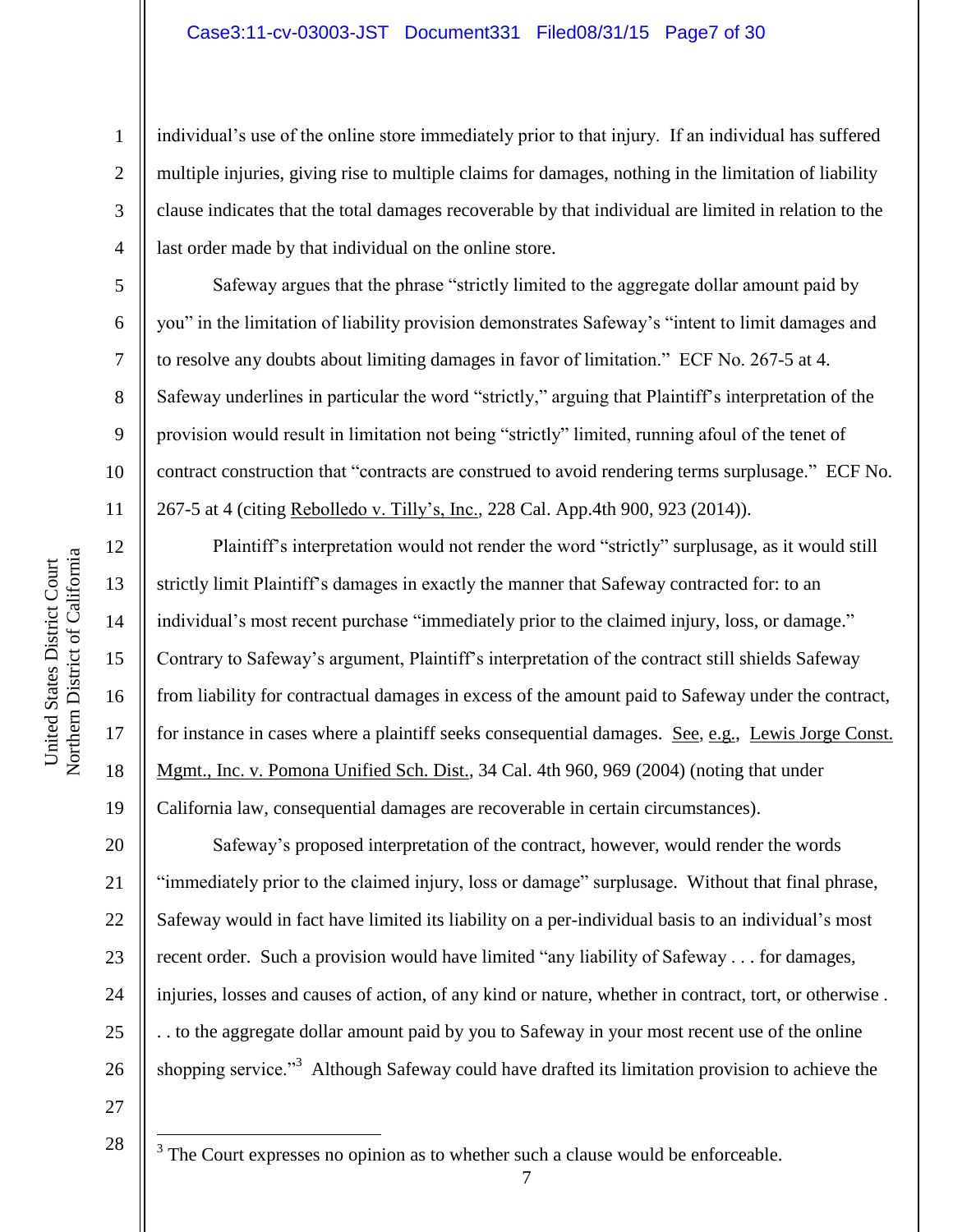1 result it now seeks, it did not.

2

3

4

5

6

7

8

9

10

11

12

13

14

15

16

17

18

19

20

A straightforward application of the limitation provision to the online shopping experience demonstrates that it unambiguously does not operate as Safeway argues. Imagine if a customer used Safeway.com to purchase, for the price of \$479.90, ten bottles of Clos de L'Oratoire des Papes Chateauneuf-du-Pape red wine<sup>4</sup> that were never delivered. The "most recent use of the online shopping service immediately prior to the claimed, injury, loss, or damage" for that customer, if she were to bring suit for breach of contract relating to that purchase, would be the use of the online store during which she purchased the bottle of wine that she never received. This would not change even if, prior to bringing suit, she had one week later placed an order in the amount of \$1.50 for a single 25 ounce can of Pabst Blue Ribbon beer<sup>5</sup> that was never delivered. The customer would have a separate breach of contract claim for each purchase that was never delivered, and the "most recent use of the online shopping service immediately prior to the claimed injury loss, or damage" for each claim would be defined in relation to the use of the online shopping service in which each breached contract was formed.

Here, class members who used Safeway.com multiple times during the class period have multiple claims for breach of contract.<sup>6</sup> Because the limitation of liability provision contemplates limiting Safeway's liability on a per-claim, rather than per-individual basis, those individuals can

 $\overline{a}$ <sup>4</sup> Price estimate on Safeway.com as of July 17, 2015.

<sup>&</sup>lt;sup>5</sup> Price estimate on Safeway.com as of August 30, 2015.

<sup>21</sup> 22 23 24 25 26 27 28  $6$  Safeway argues for the first time in its reply brief that Plaintiff's proposed construction of the limitation of liability provision is "contrary to the Court's partial summary judgment ruling." ECF No. 303-5 at 7-8. Safeway contends that the Plaintiff argued at summary judgment that the Special Terms are a single form contract governing all purchases by class members. Safeway asserts that Plaintiff cannot now argue that each order constitutes a separate contract. Generally, the Court does not consider new arguments made for the first time in a reply brief. See Ass'n of Irritated Residents v. C & R Vanderham Dairy, 435 F.Supp.2d 1078, 1089 (E.D. Cal. 2006). Even if the Court were to consider it, however, Safeway's argument on this ground would be unsuccessful. The Court has never held that a new contract was not formed with each order. The Court's summary judgment order held that class members who registered under the initial Special Terms and made subsequent purchases after the terms were changed without notice to them were not bound by terms about which Safeway never notified them because, without notice to class members, those terms never became a part of the contract. Even if each purchase were not to be considered a separate contract, the limitation of liability provision limits damages per *claimed injury* (not per-contract). Class members suffered an injury every time they were charged a markup in violation of the Special Terms to which they agreed.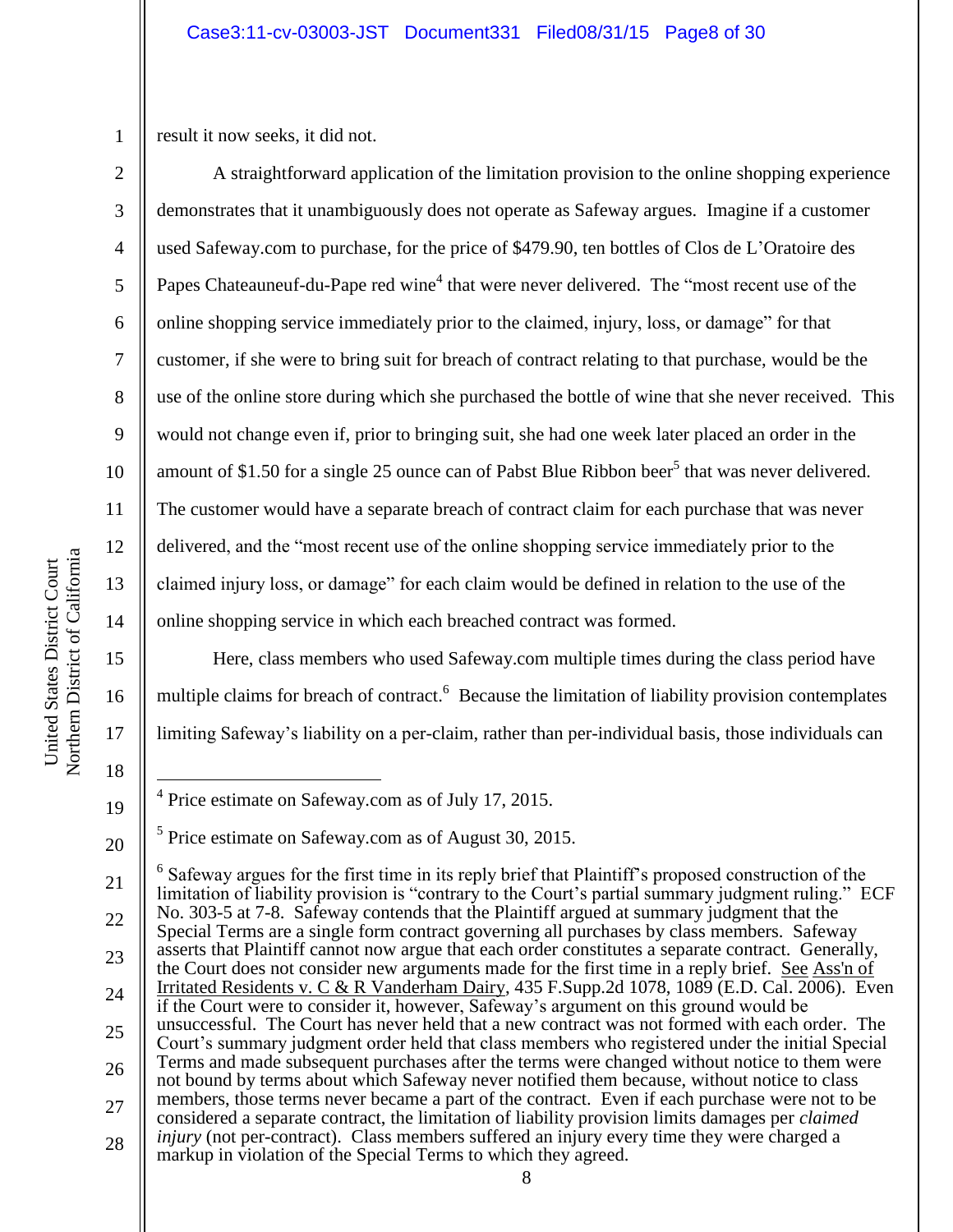recover up to the total amount of each purchase for which Safeway breached its contract to charge the same prices online as in the physical store. Because the amount of the markup for each breach is only a fraction of the amount paid by the user during that transaction, the limitation of liability provision has no effect on the class members' recovery.

Safeway's motion for summary judgment as to limitation of liability is hereby denied.

**III. Plaintiff's Motions for Summary Judgment**

1

2

3

4

5

6

7

8

9

10

11

12

13

14

15

16

17

18

19

20

21

### **A. Plaintiff's Motion for Damages**

### **1. Recovering Damages in the Amount of the Markup**

Plaintiff first asks this Court to grant summary judgment that class members are entitled to recover damages in the amount of the full markup charged to them for items in the online store as compared to the prices customers were charged for those same items in the physical store from which the items were selected. "For the breach of an obligation arising from contract, the measure of damages, except where otherwise expressly provided by this code, is the amount which will compensate the party aggrieved for all the detriment proximately caused thereby, or which, in the ordinary course of things, would be likely to result therefrom." Cal. Civ. Code § 3300. This Court's summary judgment order concluded that "the Special Terms promise[d] that, with the exception of the actually disclosed special charges and delivery fees, the prices charged for Safeway.com products will be those charged in the physical store where the groceries are delivered." ECF No. 237 at 13. In the absence of Safeway's breach, Plaintiff argues that class members would have received the products they purchased for the same prices those products were sold for in the pick store.

22 23 24 25 26 27 28 Safeway argues that the aggregate amount of the markup charged to class members does not represent the appropriate measure of damages. Safeway reasons that the contract made with online shopping customers included two different kinds of promises about the price of items. According to Safeway, it did not breach what it refers to as the "absolute price promise" to customers shopping online, by which it means the promise that the price that customers would ultimately be charged online for an item was the same as "the amount quoted next to an item online and included on the order form and receipt." ECF No. 288-5 at 13. Safeway acknowledges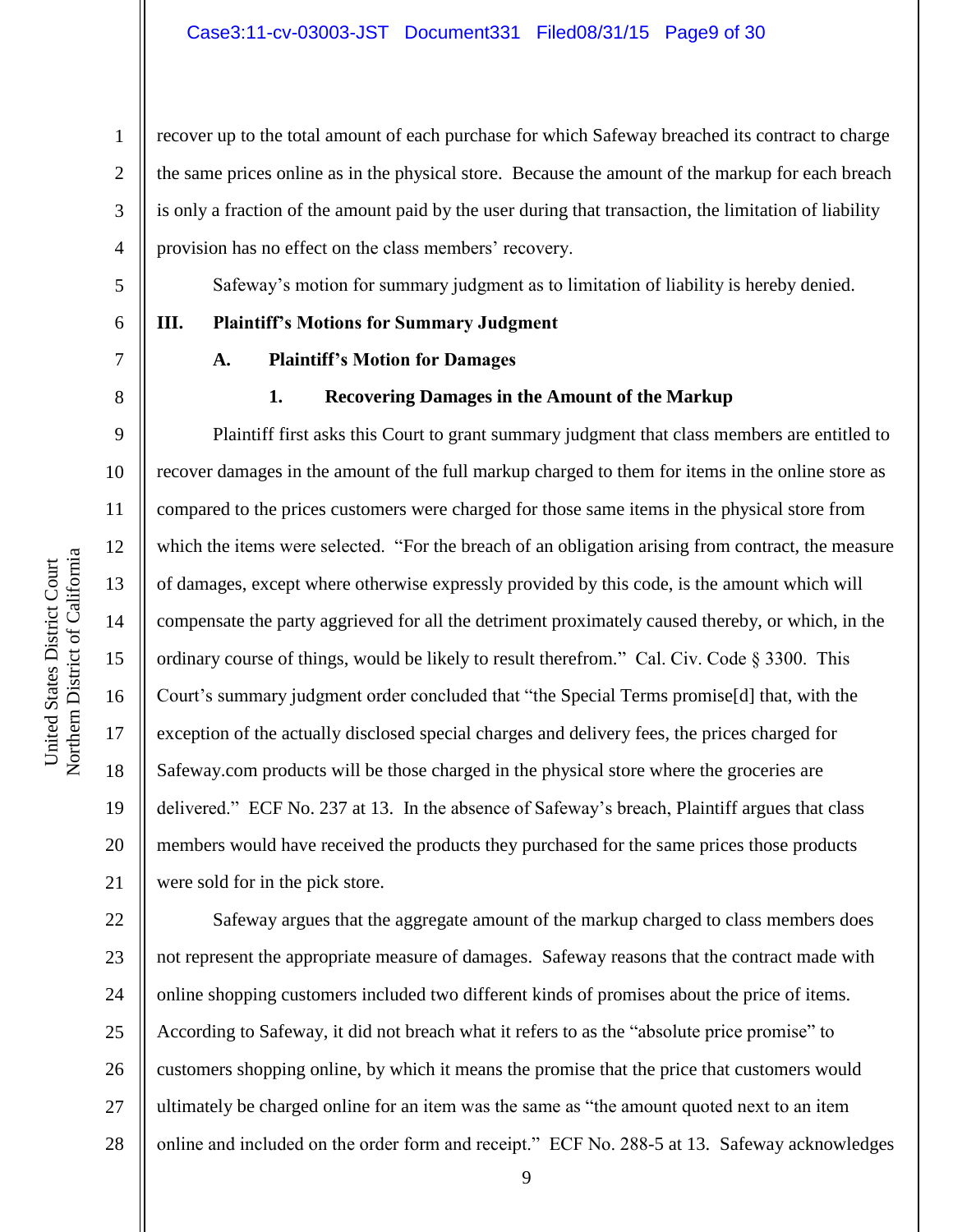that the Court has concluded that Safeway breached the Special Terms' promise that the price charged for an item purchased in the online store would be the same as the price charged in the pick store from which it was selected. Safeway characterizes this as the "price parity promise." But Safeway argues that its breach of the "price parity promise" does not entitle class members to recover the absolute amount of the markup, as "customers offered to pay prices that included the markup" at the time of checkout. Id. at 14.

While Safeway acknowledges that customers may have placed some value on the "price parity promise," stemming from the ability to compare the "cost or value of traveling" to a physical store with the "cost or value" of delivery and the confidence that the pick store customers were not paying less, Safeway contends these "benefits are difficult to quantify" and "not a matter of simple subtraction." Id. at 15. Therefore, Safeway argues that Plaintiff's damages model, which would award class members the total difference between the online and physical store prices, is flawed. Rather than awarding class members the aggregate markup, Safeway puts forward a damages model that "uses a variety of data, event studies and statistical analysis to show the benefit the Class placed on the price-parity promise and the damage suffered by breach, and calculates total damages as between \$ 3.8 million and \$ 15.4 million." ECF No. 288-5 (citing Anastasi Rebuttal Report, ECF No. 275-6 at  $\P$  12-50).<sup>7</sup> Safeway argues that the existence of competing damages models is an issue of fact that must be decided by the factfinder at trial. Id.

1

2

3

4

5

6

7

8

9

10

11

12

13

14

15

16

<sup>18</sup> 19 20

<sup>21</sup> 22 23 24 25 26 27 28  $\overline{a}$  $<sup>7</sup>$  Plaintiff has moved to strike certain paragraphs from the reports of Safeway's expert Joseph</sup> Anastasi. ECF No. 280. Specifically, Plaintiff asks the Court to exclude Anastasi's opinions (1) "that a significant part of the Class placed no 'material value' on the promised price parity, so those members should be omitted from the damages calculation," (2) "that Class members who were aware of the markup and continued to shop at Safeway online should be omitted from the damages calculation," (3) "that Plaintiff's damages theory did not account for the special promotional discounts offered online but not in stores," (4) "that the proper calculation of damages should be based upon a contrived 'but for' alternate world where Safeway knew beforehand that it would be held liable for breaching its contractual promise of price parity to the Class and thus behaved differently," (5) "that Plaintiff's damages theory is inapplicable because of the ostensible logistical and operational problems Safeway would have faced had it kept its contractual promise to the Class." ECF No. 279-5 at 2-3. Whether Safeway's proposed damages model is supported by contract law is a legal question for the Court and therefore an "inappropriate subject[] for expert testimony." Aguilar v. Int'l Longshoremen's Union Local # 10, 966 F.2d 443, 447 (9th Cir. 1992). Although the Court will not exclude Anastasi's reports, the Court finds Anastasi's damages model, which would not award class members the aggregate amount of the markup, to be legally irrelevant for the reasons discussed throughout this section.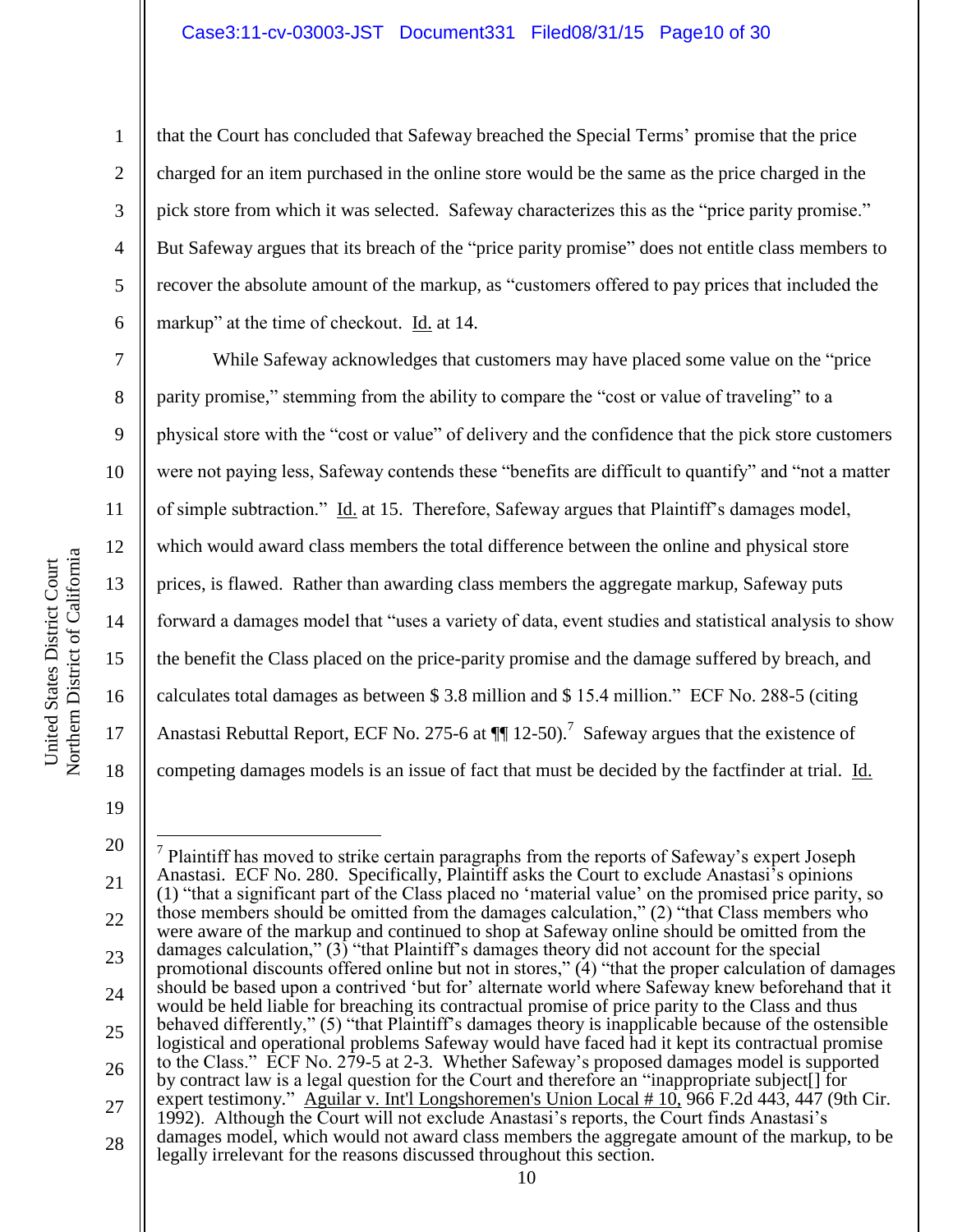### Case3:11-cv-03003-JST Document331 Filed08/31/15 Page11 of 30

1

2

3

4

5

6

7

8

9

10

11

12

13

14

15

16

17

18

19

20

21

22

23

24

25

The Court does not agree, as Safeway's proposed damages model does not square with the facts of the case. Safeway never made an "absolute price promise" to online customers, as the Special Terms told customers that the prices they were shown at the time they placed an order were "estimated prices only." The Special Terms informed customers that these estimated prices were "likely to vary" from the prices charged at the physical store "on the date your order is filled and delivered." Although Safeway now argues that the website displayed the marked up price ultimately charged to customers, the Special Terms expressly disavowed the notion that customers would pay "the amount quoted next to an item online" for that item. Rather, the Special Terms stated that online shopping customers would ultimately be charged "the prices quoted for Products you have selected for purchase at the time your order is processed at checkout." Therefore, the *only* promise made to online shoppers about the price of the items was the "price parity promise" that customers would be charged the prices quoted for goods in Safeway's pick stores at the time of checkout.<sup>8</sup> Safeway breached this term by mechanically applying a markup to the prices of all items purchased on the online store at the time they were processed at checkout.

In the absence of this breach, customers would have been charged the prices quoted at checkout in the pick stores, without any markup. Safeway argues that it may have structured its pricing of the online store differently if it had known it would ultimately be held to its promise to charge to same prices online as in physical stores. According to this argument, Plaintiff's damages model "ignores benefits conferred to the class" by virtue of online shopping and would therefore result in a windfall to class members. ECF No. 288-5 at 19. As noted in this Court's order denying Safeway's decertification motion, the cases cited by Safeway in support of this argument are food labeling class actions, which involve concerns not present in this case. See ECF No. 264 at 6, n. 4. In those cases, class members purchased food products that were mislabeled and purported to have certain qualities that they did not in fact have. Those cases do not address breach of contract actions, but class allegations of either unlawful, unfair, and

26

 $\overline{a}$ 

<sup>27</sup> 28 8 Safeway also argues that the "absolute prices" charged to customers were the same prices quoted on customers' "delivery receipts." ECF No. 288-5 at 15. But customers did not receive the delivery receipts until the time that their groceries were delivered, so the prices appearing on the receipts were not a price promise made to customers at the time of sale.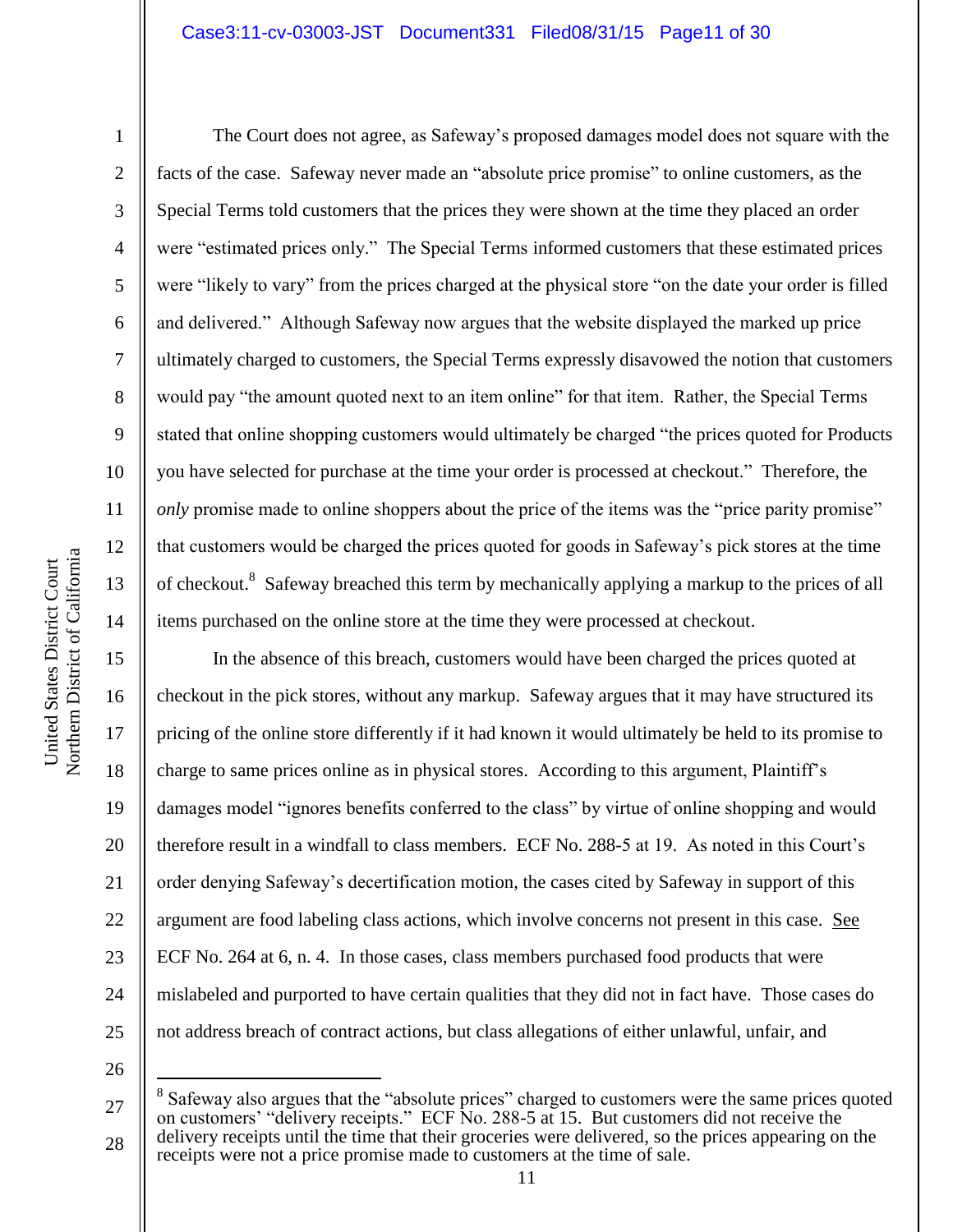Northern District of California Northern District of California United States District Court

United States District Court

1 2 3 4 5 6 7 8 9 fraudulent business acts and practices in violation of California Business and Professions Code section 17200 ("UCL"), violations of the Consumers Legal Remedies Act ("CLRA"), or misleading, deceptive, and untrue advertising in violation of California Business and Professions Code section 17500 ("FAL"). The correct measure of damages under statutes requiring actual reliance is the fraction of the price customers paid that represents the value customers placed on the products conforming to the representations made on their labels. In such a case, "[r]eturn of the full retail or wholesale prices is not a proper measure of restitution, as it fails to take into account the value class members received by purchasing the products." Jones v. ConAgra Foods, Inc., No. C 12-01633 CRB, 2014 WL 2702726, at \*19 (N.D. Cal. June 13, 2014).

10 11 12 13 14 15 16 17 18 19 20 21 22 23 24 The present case, a breach of contract action, $9$  is readily distinguishable and represents an application of the contract law principle that "the plaintiff is entitled to damages that are equivalent to the benefit of the plaintiff's contractual bargain." Lewis Jorge Const. Mgmt., Inc. v. Pomona Unified Sch. Dist., 34 Cal. 4th 960, 968, 102 P.3d 257, 261 (2004). Under Plaintiff's damages model, class members would receive the difference between the price they bargained to pay (the price charged in the physical store from which their goods were selected and delivered) and the price they were charged (which was consistently marked up from the in store price). Safeway attempts to introduce additional damages offsets into the calculation, but these alleged benefits were not a part of the bargain that class members agreed to. If Safeway thought that it should add a markup to goods purchased on the online store in exchange for providing users with other benefits, that belief is not expressed anywhere in the Special Terms and was not a part of the bargain entered into by class members. Such hidden benefits of shopping in the online store are therefore not properly deductible from the class members' contract damages in this case. Class members are entitled to recover the aggregate amount of the difference between the prices charged during the class period for items purchased in the online store as compared to the

25

 $\overline{a}$ 

<sup>26</sup> 27 <sup>9</sup> Reliance is not an element of a breach of contract claim. Plaintiff in this case initially pled UCL, FAL, and CLRA causes of action, but these claims are no longer in this case. The Court refused to certify a class as to these theories of liability because "actual reliance" was an essential element

<sup>28</sup> for all of the claims and it appeared likely that "an overwhelming majority of Safeway.com customers did not view the alleged misrepresentations" at the time of registration. ECF No. 163 at 18-19.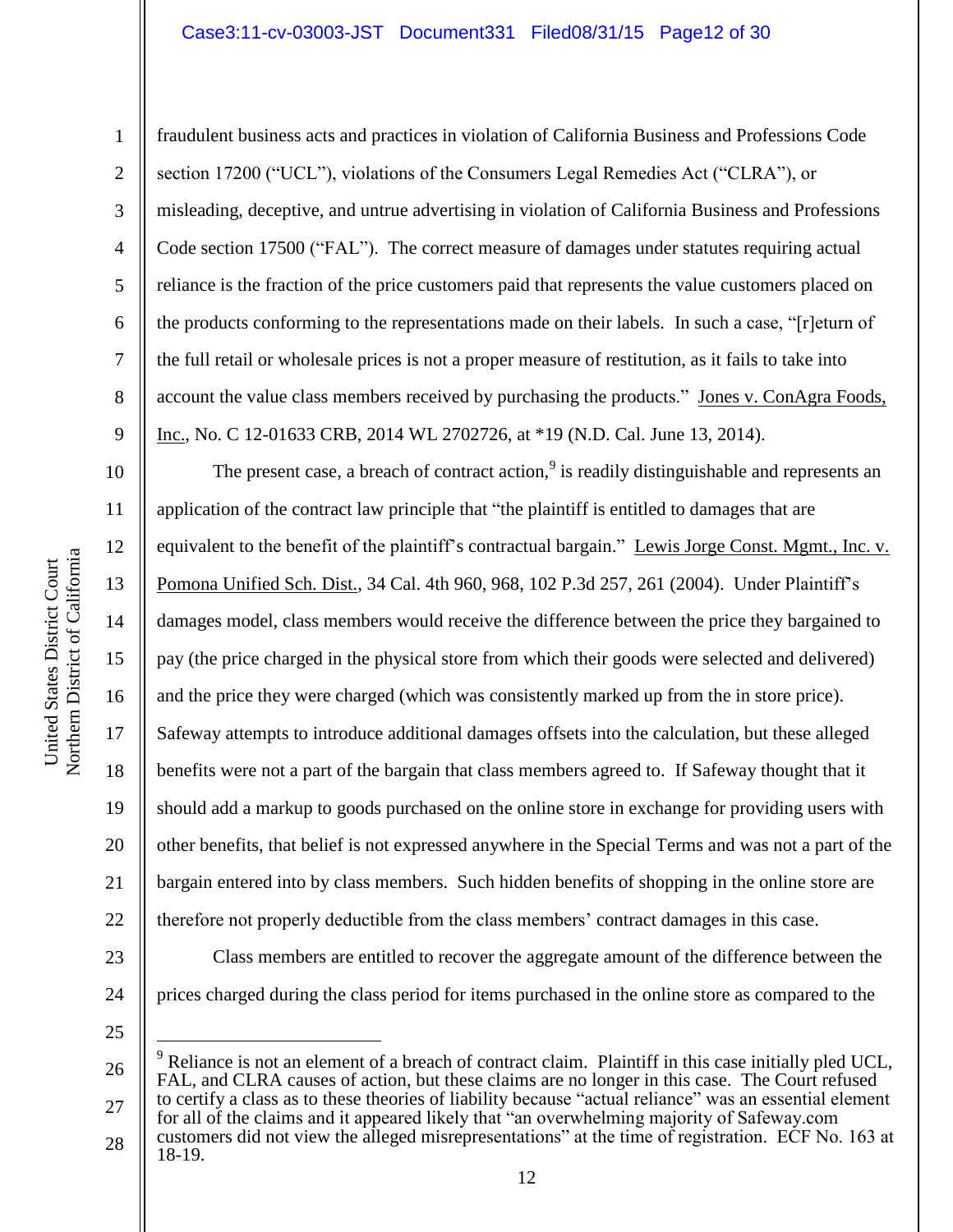2 price customers would have been charged for those items in the physical store from which they were selected and delivered.

3

4

5

6

7

8

9

10

11

12

13

14

15

16

17

18

19

20

21

22

23

24

25

1

### **2. Calculation of Damages Under Plaintiff's Model**

Plaintiff argues that, if its damages model is accepted, damages can be calculated mechanically by use of the Safeway "query run," "a data query [] which Safeway uses to calculate and track the Markup charged on products delivered." ECF No. 274-5 at 4. That query was written by Matt Campbell, a former data analyst for Safeway. Id. For the purposes of this summary judgment motion, Plaintiff has accepted the calculation of Safeway's expert Joseph Anastasi for the aggregate markup charged to class members between April 12, 2010, the date on which the markup was instituted, and December 21, 2014, the date that Safeway provided conspicuous notice of the markup to class members. Id. at 6-7. Anastasi calculates that \$31,188,492 in aggregate markup was charged to class members. Anastasi Rebuttal Report, ECF No. 275-6 at App. B-1, n. 2 ("The total Markup amount for the class period, before giving consideration to returns, is \$31,188,492.").

In spite of its own expert witness's statement, Safeway's opposition disputes the claim that the query run calculation accurately totals the markup charged to customers, pre-return. Specifically, Safeway contends that "in some instances, Safeway's internal data reflected on the query run did not include an entry for the Pick Store price, but instead included only the price charged online." ECF No. 288-5 at 23. In those cases, the query run estimated a Pick Store price for the item by working backwards from the marked-up price charged online. Campbell, the creator of the query run, testified at deposition that, when confronting an item for which the charged price is known but the pick store price is unknown, the query run first looks to whether the item in question was on promotion, in which case no markup would have been charged when the item was purchased in the online store. ECF No. 274-13 at 12 (Campbell Deposition at 54:17- 55:15). If the item was not promotional, the query run would proceed to estimate the price.

26 27 28 Campbell gave an example of how the query run would calculate the markup where an item was not promotional and records reflected the customers was charged a dollar when purchasing the item online. Id. at 55:5-19. In such a case, the query would assume that the item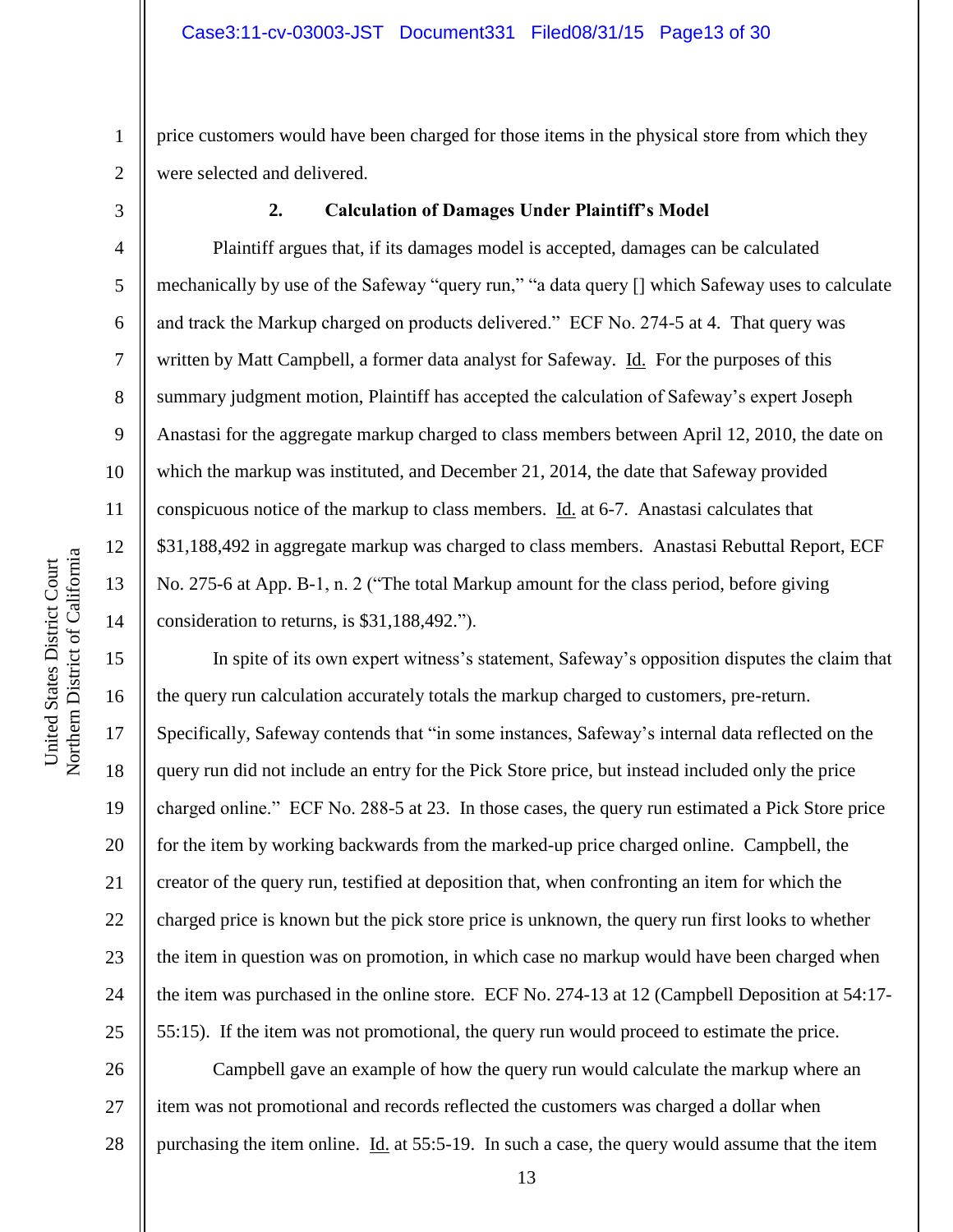10 11 12 Northern District of California Northern District of California 13 14 15 16

United States District Court

United States District Court

1

2

3

4

5

7

8

9

6 had been marked up ten cents from its pick store price. Id. This is consistent with the operation of the markup as established in this Court's prior summary judgment order. ECF No. 237 at 4 ("In April 2010, Safeway instituted a new pricing model for regular retail, non-promotional items on Safeway.com, instituting a markup applied to the prices charged in the price zone of the physical store from which the customer's order is picked and delivered. If the price of an item is between \$0.00 and \$0.99, the markup adds \$0.10, from a \$1.00 to \$1.99, the markup adds \$0.20 cents, from \$2.00 to \$2.99 the markup adds \$0.30 cents, and so on." (internal citations and quotations omitted)). Campbell testified at deposition he was unaware of any better way to calculate the markup for an item where the pick store price was unknown but the price charged to the online shopping customer was known. Id. at 55:25-56:3. Regardless of the fact that Safeway itself created and used the query run for internal accounting purposes, Safeway argues that in some of these cases, the online store may not have in fact charged a markup on the item in question, pointing only to Campbell's deposition testimony discussed above. No evidence supports this speculation, so it does not create a genuine dispute for trial. See Allen v. Scribner, 812 F.2d 426, 441 (9th Cir.) amended, 828 F.2d 1445 (9th Cir. 1987) ("Guesswork and speculation [] cannot defeat a motion for summary judgment.").

17 18 19 20 21 22 23 24 25 26 27 28 Second, Safeway argues that that "in some instances, Safeway did not turn on the markup in every geographic region or in every Pick Store, and often the markup would remain off for several months as Pick Stores were changed or regions came online." Id. Plaintiff notes that Safeway did not produce any documents in discovery reflecting a failure to turn on the markup. ECF No. 295-5 at 14. The only evidence Safeway submits regarding this claim is Campbell's deposition testimony that, when Safeway opened new stores, Safeway had to "go through steps to turn on the price zone-- the online price zone for that store." ECF No. 274-3 at 14 (Campbell Depo. at 63:16-19). Campbell testified that after some stores were opened, there was a lag before the online price zone was turned on. Campbell estimated this happened on 10 to 15 occasions as new stores were opened. Safeway has not presented any record evidence indicating that this would affect the damages recoverable by any class members to whom this Court's liability summary judgment order applies (post-2006 registrants), as Safeway has not identified the pick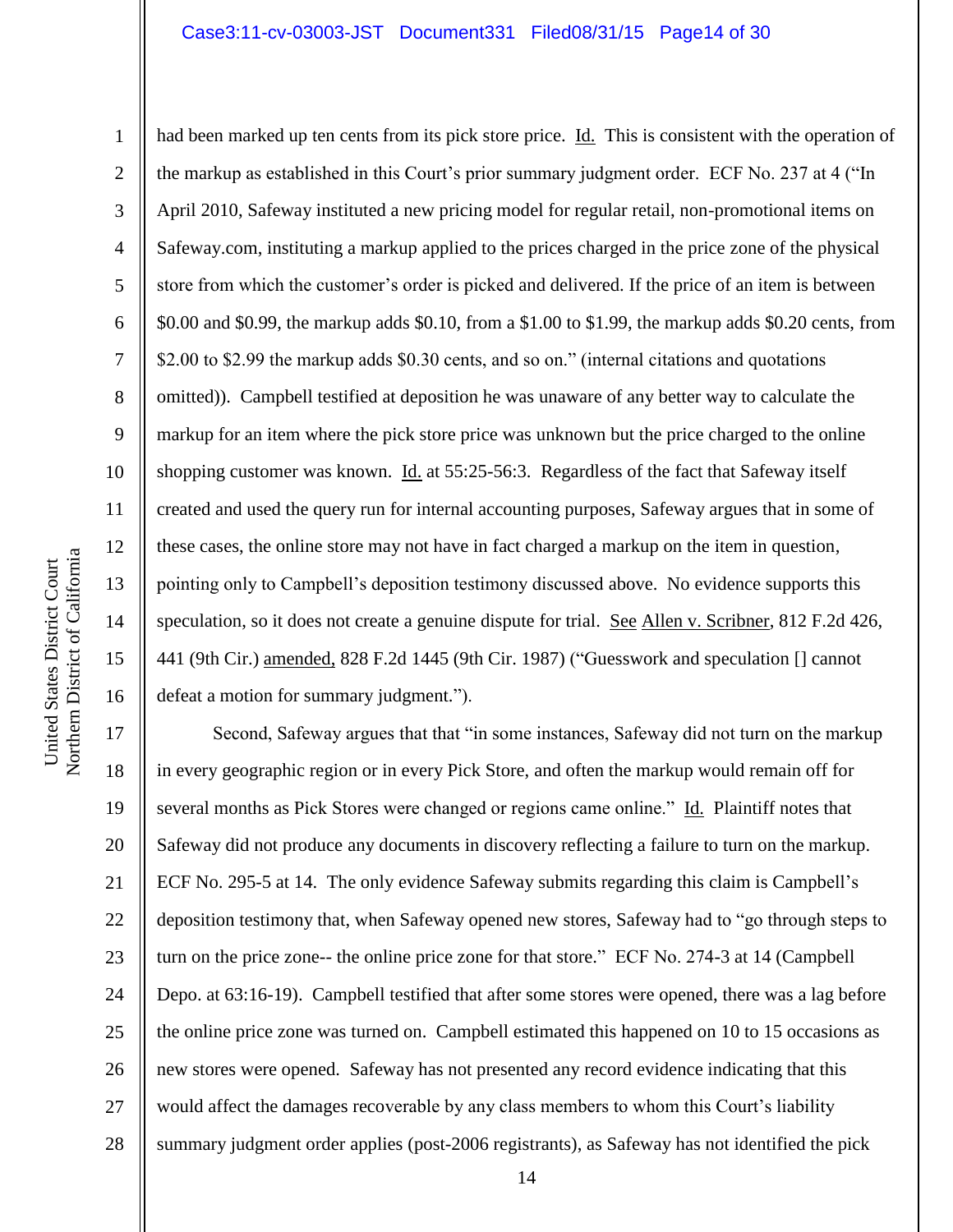### Case3:11-cv-03003-JST Document331 Filed08/31/15 Page15 of 30

stores for which the markup was not turned on or the class members who made purchases from those pick stores. This information is all in Safeway's exclusive possession. It has not been produced during discovery and does not appear in the summary judgment record. Therefore, Safeway has not provided sufficient evidence to raise a genuine dispute of material fact that any class members' recovery was affected by a lag in activating the online price zone.

Finally, both parties agree that some amount should be deducted from the class award to represent items purchased online that were ultimately returned. Although Plaintiff acknowledges that some class members may have returned or received a refund for products purchased during the class period, Safeway did not maintain data that would allow the Court to identify all refunds of products purchased online. Safeway's expert Anastasi estimated that Safeway has refunded \$187,131 in markup that it had charged to class members; Plaintiff's expert Paul Manning estimated \$209,230 in refunded markup. ECF No. 274-5 at 19. As Plaintiff has conceded he is willing to deduct his own expert's larger refund offset amount of \$209,230, the Court will subtract this figure from the query run total.

The class is therefore entitled to recover \$30,979,262 for Safeway's breach of the price parity promise.

### **3. Safeway's Affirmative Defenses**

20 22 Safeway argues that factual issues exist regarding the application of its affirmative defenses of waiver, consent, and mutual mistake to class members who made purchases after becoming aware of the existence of the online markup. Plaintiff counters that Safeway lacks evidence to support any of its affirmative defenses and therefore summary judgment should be granted in the full amount of the markup.

## 23

## **a. Evidence Regarding Surveys Conducted by Safeway**

24 25 26 27 28 Safeway's evidence for all of its affirmative defenses relates to surveys it conducted of online shopping customers between 2009 and 2014. ECF No. 288-5 at 6. In August 2009, before Safeway implemented its online markup, Safeway surveyed 3,442 customers, in response to internal speculation that a markup could negatively impact in-store shopping behavior. ECF No. 288-20. 83% of the customers surveyed responded that they expected prices online and in stores

1

2

3

4

5

6

7

8

9

10

11

12

13

14

15

16

17

18

19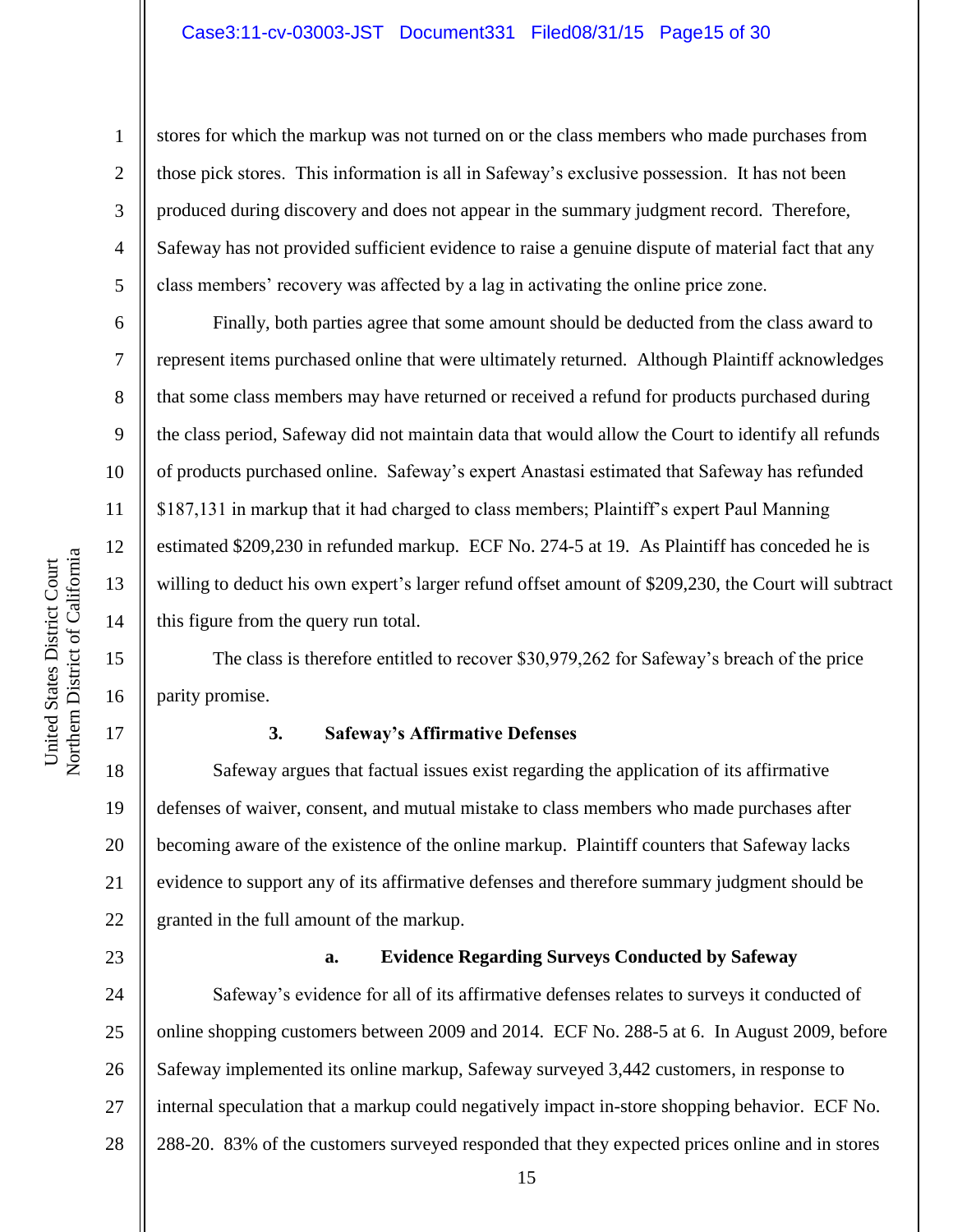to be the same, 6% expected store prices to be more expensive than online prices, and 10% expected online prices (not including the delivery fee) to be more expensive than in-store prices. Id. at 15.

In 2010, after Safeway instituted the online markup, it emailed a survey to randomly selected customers who had placed and received orders online. ECF No. 288-22. A series of questions asked customers to rate various features of the online shopping experience on a scale from "very dissatisfied" to "very satisfied." Id. One question read "Getting the same prices and promotions as in the local store.<sup>"10</sup> Id. at 4, 8, 12. Some portion of the respondents for most weeks the survey was given responded either "dissatisfied" or "very dissatisfied." Id. Safeway has calculated this number to be 14.2% of the 3,446 total respondents. ECF No. 288-5 at 7.

Safeway interviewed 1,139 customers from across the United States in late 2010. 939 of those interviewed were "Safeway.com non-users," but 200 respondents were "Safeway.com triers." ECF No. 288-24 at 5. 75% of triers—that is, 150 users of the online website—responded that they agreed completely or somewhat with the proposition that "I'm able to get same prices/promotions get [sic] in store." Id. at 25.

Finally, Safeway implemented a survey in 2010 and 2011 that was displayed via a link at the checkout screen of the website. ECF Nos. 288-26, 288-28. The message read "Click on link to take a survey." Id. 1% of those who viewed the link at checkout clicked on the survey and 90% of that group went on to complete the survey. <u>Id.</u> Question 6 of the survey asked customers "Did you feel the prices and promotions offered on the site are the same as your local store?" Id. at 5. Safeway calculates that 35% of respondents in 2010 answered "No" and 37.97% of respondents in 2011 answered "No." ECF No. 288-5 at 7.

23

24

25

# **b. Dr. Lewin's Report and Plaintiff's Motion to Strike**

In addition to these surveys, Safeway has submitted the expert report of Dr. David Lewin, whose "first opinion" opines on the conclusions that can be drawn from Safeway's survey

26

 $\overline{a}$ 

1

2

3

4

5

6

7

8

9

10

11

12

13

14

15

16

17

18

19

20

21

<sup>27</sup> 28  $10$  The version of this exhibit provided by Safeway to the Court appears to be cut off mid-question and read "Getting the same prices and promotions as in the." ECF No. 288-22 at 4. Safeway's opposition represents the final two words of the question to have been "local store." ECF No.  $288-5$  at 7.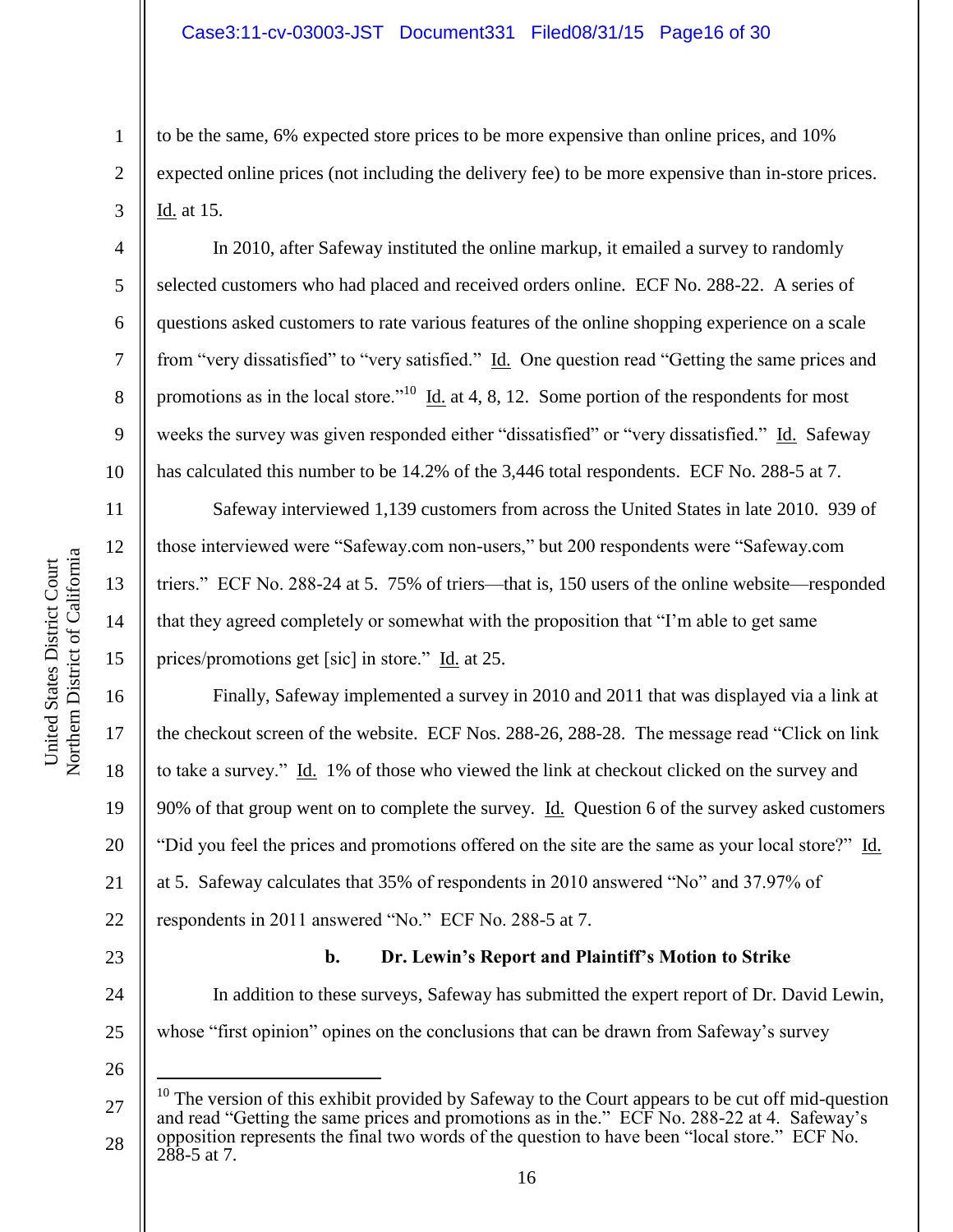1 2 3 4 5 6 7 evidence. ECF No. 277-7 at ¶ 19. Dr. Lewin also offers a "second opinion" that "further evidence can be presented at trial regarding the exact percentage of the Class who are subject to the affirmative defenses." Id. Specifically, Dr. Lewin states that "a survey could be designed, pretested, finalized and administered to a random sample of Safeway's online customers, and that the data obtained therefrom could be rigorously analyzed to determine customer knowledge of and satisfaction with online versus physical store prices." ECF No. 277-7 at  $\P$  18.

Plaintiff has moved to strike Dr. Lewin's "first opinion" regarding the surveys already

conducted by Safeway. ECF No. 277-5. Dr. Lewin states that:

[T]he findings from Safeway's customer surveys indicate that substantial proportions of those customers were aware of product pricing differences as between the online store and physical stores. Further, among customers who knew that product prices were higher when shopping online than when shopping at physical stores, substantial proportions of such customers nevertheless continued to purchase products online. This indicates that the actual behavior of such customers –their purchase behavior – was not negatively affected by their knowledge that online store prices were higher than walk-in or physical store prices. In other words, this behavior indicates practical cognitive acceptance of the existence of a pricing differential.

ECF No. 277-7 at ¶ 10. Plaintiff argues that Dr. Lewin's opinion should be stricken because he did not undertake steps to determine whether the surveys on which his opinion relied were "valid and reliable." ECF No. 277-5 at 4. Plaintiff notes that Dr. Lewin's report does not account for the low response rate to Safeway's surveys or the surveys' use of compound and ambiguous questions that were not designed to be responsive to the theories of Safeway's affirmative defenses.

"A witness who is qualified as an expert by knowledge, skill, experience, training, or education may testify in the form of an opinion or otherwise if: (a) the expert's scientific, technical, or other specialized knowledge will help the trier of fact to understand the evidence or to determine a fact in issue; (b) the testimony is based on sufficient facts or data; (c) the testimony is the product of reliable principles and methods; and (d) the expert has reliably applied the principles and methods to the facts of the case." Fed. R. Evid. 702. Plaintiff does not challenge Dr. Lewin's qualifications, training, or experience, but challenges his use of the survey data provided by Safeway in this case. "[T]he Ninth Circuit has held, on multiple occasions, that

8

9

10

11

12

13

14

15

16

17

18

19

20

21

22

23

24

25

26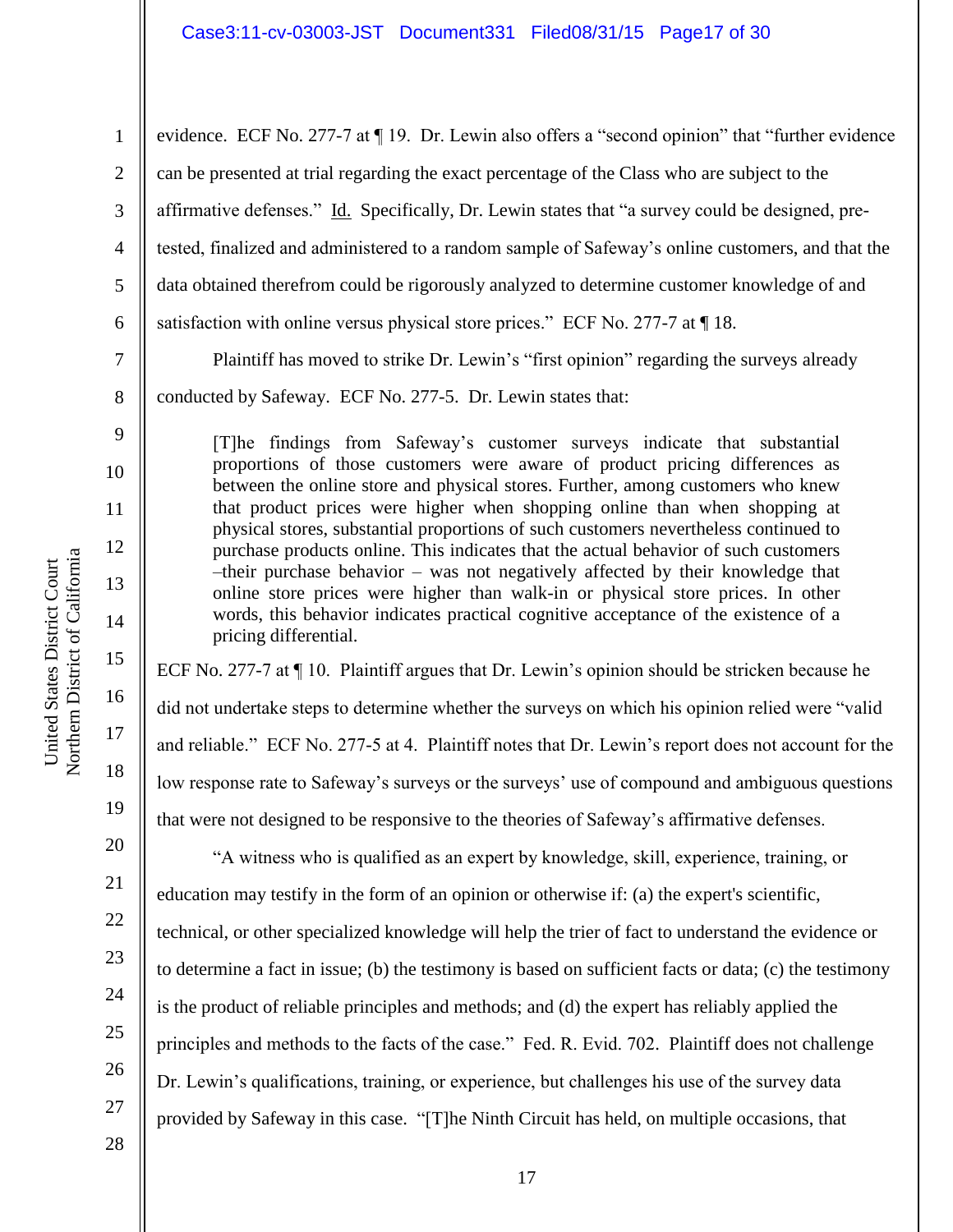#### Case3:11-cv-03003-JST Document331 Filed08/31/15 Page18 of 30

10 11

1

2

3

4

5

6

7

8

9

12

13

14

15

17

18

19

21

challenges to survey methodology, including the format of the questions or the manner in which it was taken, bear on the weight of the evidence, not its admissibility." Wells Fargo & Co. v. ABD Ins. & Fin. Servs., Inc., No. C 12-3856 PJH, 2014 WL 4312021, at \*3 (N.D. Cal. Aug. 28, 2014) (citing Fortune Dynamic, Inc. v. Victoria's Secret Stores Brand Mgmt, Inc., 618 F.3d 1025, 1036 (9th Cir.2010)). This is because "[s]haky but admissible evidence is to be attacked by cross examination, contrary evidence, and attention to the burden of proof, not exclusion." Primiano v. Cook, 598 F.3d 558, 564 (9th Cir. 2010).

16 20 22 23 The Court agrees that Dr. Lewin's report, while premised on the shaky foundation of customer surveys that were not conducted for the purpose for which they are now being used, is admissible. Even in cases involving surveys with similarly low response rates, courts have held that criticisms go to the weight rather than admissibility of the survey. See Univ. of Kansas v. Sinks, No. 06-2341-JAR, 2008 WL 755065, at \*4-\*5 (D. Kan. Mar. 19, 2008) ("significant flaws in the methodology of [online] survey," including 2.16% response rate, "go to the weight and not the admissibility"); United States v. H & R Block, Inc., 831 F. Supp. 2d 27, 34 (D.D.C. 2011) (expert testimony on survey admissible although "survey's response rate appear[ed], by any standard, to be quite low"). Dr. Lewin has himself acknowledged some of the issues with the survey results in this case and openly discussed under deposition the manner in which he relied upon the surveys. See, e.g., 277-7 at ¶ 18 ("none of Safeway's aforementioned surveys was designed solely or even primarily to obtain information about customers' satisfaction with or knowledge of product price differences between the online store and physical stores"). The Court will therefore admit the surveys and Dr. Lewin's discussion of them and discuss Plaintiff's criticisms of Safeway's surveys and Dr. Lewin's analysis of those surveys *infra* in analyzing whether Safeway has presented sufficient evidence to bring its affirmative defenses to trial.

24 25 26 27 28 Plaintiff has also moved to strike Dr. Lewin's "second opinion" suggesting that an additional survey could be conducted to determine customer knowledge of online store pricing, as Dr. Lewin has not yet conducted such a survey and expert discovery in this case closed on June 5, 2015. ECF No. 277-5. Parties wishing to rely on expert opinions must disclose those opinions and the facts or data considered in forming them "at the times and in the sequence that the court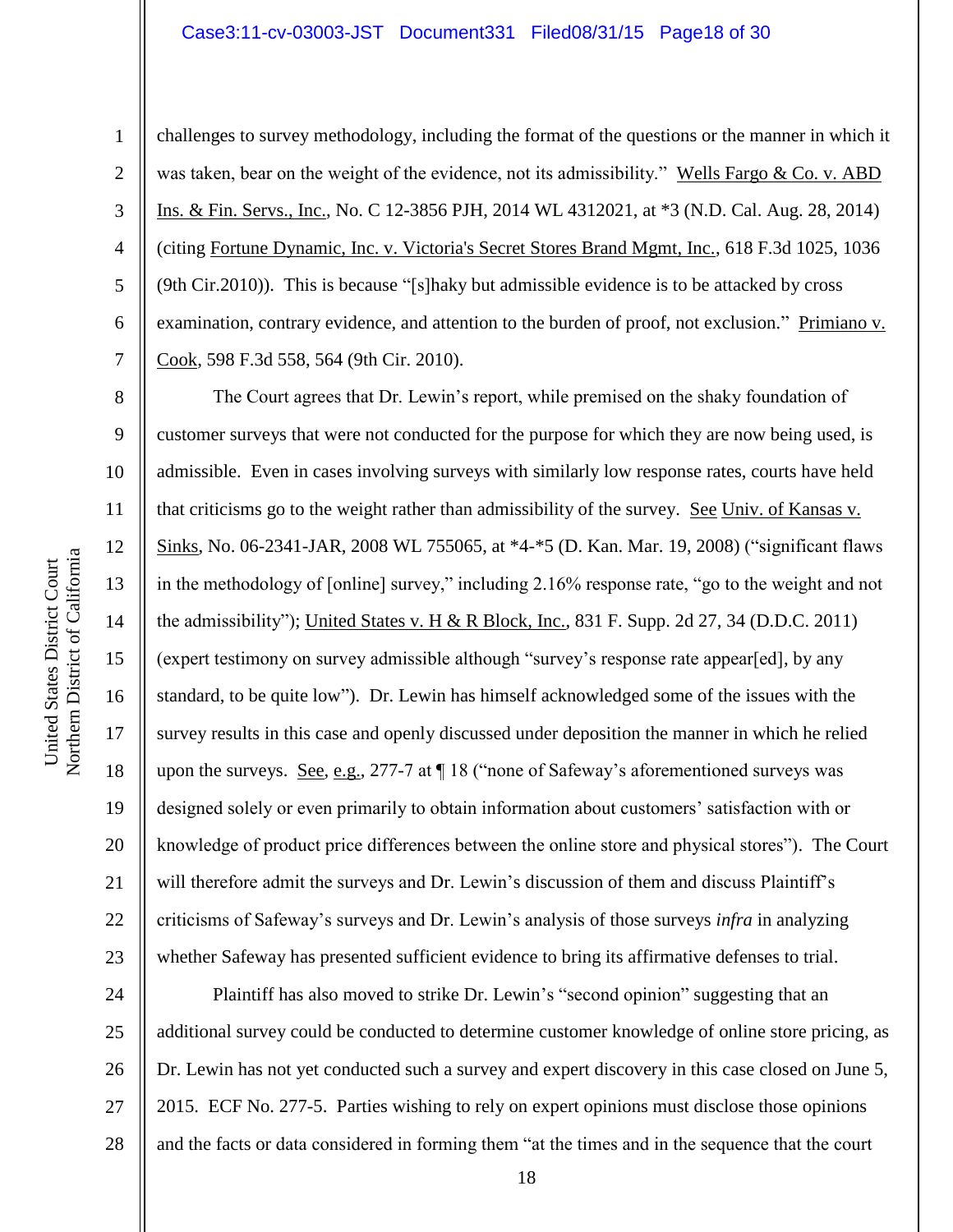2 3 4 5 6 7 orders." Fed. R. Civ. P. 26(a)(2)(D). Failure to comply with a court's discovery orders may lead to discovery sanctions pursuant to Federal Rule of Civil Procedure 37(b), which include prohibiting that party from using information not disclosed pursuant to the Court's schedule "to supply evidence on a motion, at a hearing, or at a trial, unless the failure was substantially justified or is harmless." Fed. R. Civ. P.  $37(c)(1)$ . In addition to, or instead of that sanction, the court may also impose any of the other appropriate sanctions provided for in Rule 37. Fed. R. Civ. P.  $37(c)(1)(C)$ .

Preclusion of late-filed evidence is not appropriate if the party's failure to provide information was "substantially justified" or "is harmless." Fed. R. Civ. P. 37(c)(1). However, "[d]isruption to the schedule of the court and other parties . . . is not harmless." Wong v. Regents of Univ. of California*,* 410 F.3d 1052, 1062 (9th Cir.2005).

Plaintiff notes that this case has been pending for four years and Safeway has not presented any justification for its delay in conducting such a survey prior to the current motion for summary judgment as to damages. ECF No. 277-5. Safeway responds that Plaintiff's attack on Lewin's proposed survey is "premature," because the proposed survey has not yet "been designed or offered." ECF No. 288-7. But that is Plaintiff's precise point—that over a month following the close of expert discovery is not an appropriate time for Safeway to propose to undertake additional discovery in order to stave off a motion for summary judgment.<sup>11</sup>

19 20 21 The Court will strike Dr. Lewin's second opinion regarding the possibility of designing an additional survey, as expert discovery has closed and Safeway has not shown that the late admission of such a survey would be substantially justified or harmless.

**c. Sufficiency of the Evidence as to Affirmative Defenses**

Safeway contends that the Court should deny summary judgment as to damages because

# 22

23

24

25 26  $\overline{a}$  $11$  Safeway also faults Plaintiff for opposing Safeway's request for a case management conference to discuss trial planning matters with respect to the presentation of damages issues. ECF No. 288- 7 (citing ECF No. 259). In that motion, filed just a month before the close of expert discovery, "Safeway suggested the possibility of a survey to be conducted by an expert whom the parties would jointly retain." Id. Safeway bears the burden of proving its affirmative defenses at trial and

- 27 28 Plaintiff was not required to assist Safeway in retaining an expert to meet this burden. Plaintiff's opposition to such a conference and the Court's denial of Safeway's request for one did not
- preclude Safeway from undertaking a survey on its own.

1

8

9

10

11

12

13

14

15

16

17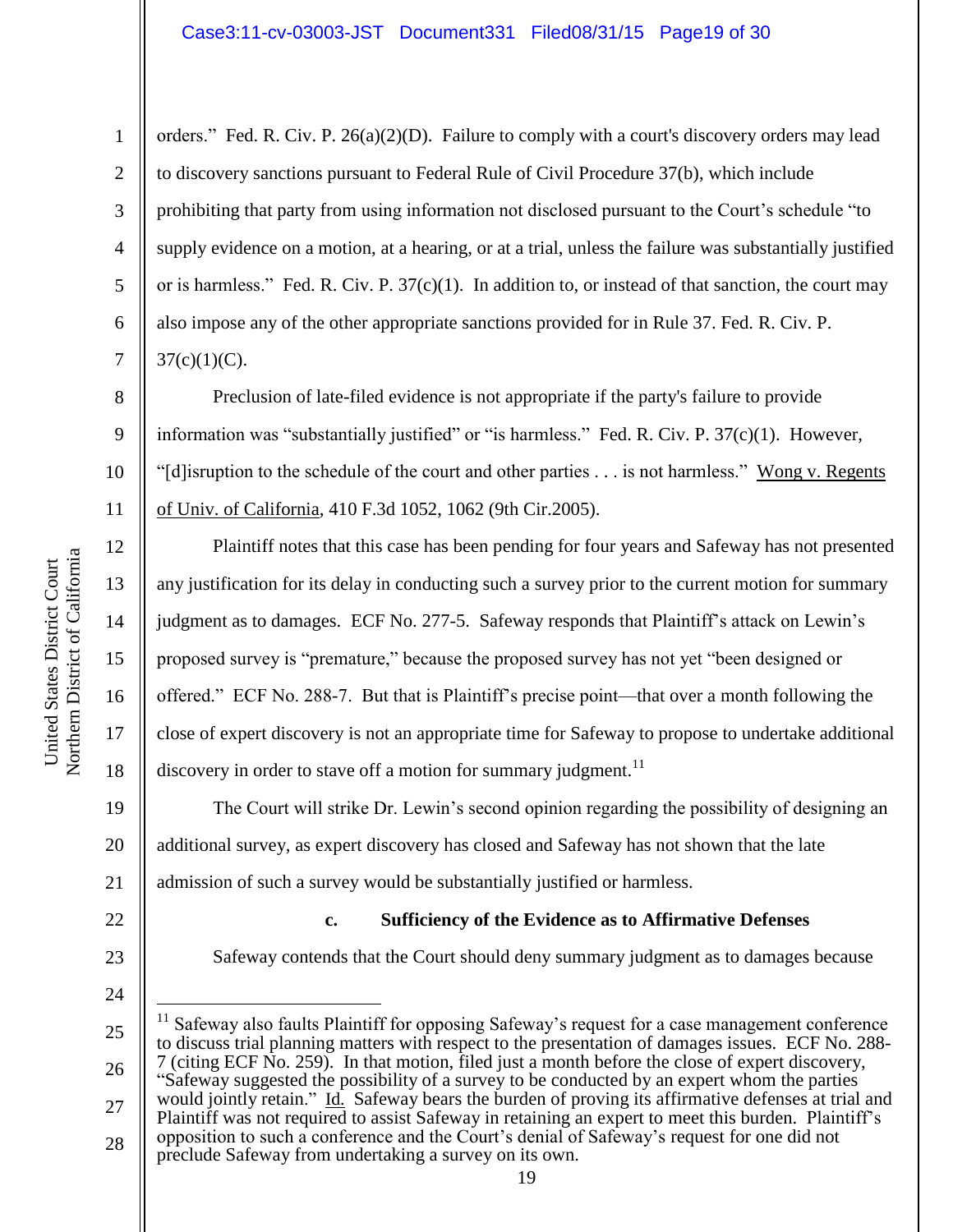### Case3:11-cv-03003-JST Document331 Filed08/31/15 Page20 of 30

1

2

3

4

5

6

7

8

9

10

11

12

13

14

15

16

17

18

19

20

factual disputes remain regarding Safeway's affirmative defenses of mutual mistake, waiver, and consent. Safeway argues that summary judgment is inappropriate because it has "presented evidence that a significant percentage of the class knew of the price differential and placed orders thereafter." ECF No. 288-5 at 6. Plaintiff contends that he is entitled to summary judgment against Safeway's affirmative defenses, as Safeway lacks sufficient evidence to proceed to trial on any of them.

Safeway would bear the burden of proof as to its affirmative defenses at trial. As the party moving for summary judgment, Plaintiff "bears the initial burden of establishing the absence of a genuine issue of material fact" and can meet its burden by "'showing' – that is, pointing out to the district court – that there is an absence of evidence to support the nonmoving party's case." Fairbank v. Wunderman Cato Johnson, 212 F.3d 528, 531 (9th Cir. 2000). "Once the moving party has met its initial burden, Rule 56(e) requires the nonmoving party to go beyond the pleadings and identify facts which show a genuine issue for trial." Id. "[A] party cannot manufacture a genuine issue of material fact merely by making assertions in its legal memoranda." S. A. Empresa De Viacao Aerea Rio Grandense (Varig Airlines) v. Walter Kidde & Co., 690 F.2d 1235, 1238 (9th Cir. 1982). "In deciding a motion for summary judgment on a claim to which a clear and convincing standard of proof applies, the question is whether the evidence in the record could support a reasonable jury finding that the plaintiff has established the claim by clear and convincing evidence." Prudential Ins. Co. v. Black, 211 F.3d 1274 (9th Cir. 2000).

### **i) Mutual Mistake**

21 22 23 24 25 26 27 Safeway has not presented any evidence that would support a defense of mutual mistake at trial. "Under California law, a written instrument is presumed to express the true intent of the parties." Inamed Corp. v. Medmarc Cas. Ins. Co., 258 F. Supp. 2d 1117, 1123 (C.D. Cal. 2002). California Civil Code Section 3399, however, allows that "[w]hen, through fraud or a mutual mistake of the parties . . . a written contract does not truly express the intention of the parties, it may be revised . . . so as to express that intention, so far as it can be done without prejudice to rights acquired by third persons, in good faith and for value." Cal. Civ.Code § 3399.

Northern District of California Northern District of California United States District Court United States District Court

28

20 Safeway's opposition to Plaintiff's motion for summary judgment does not include any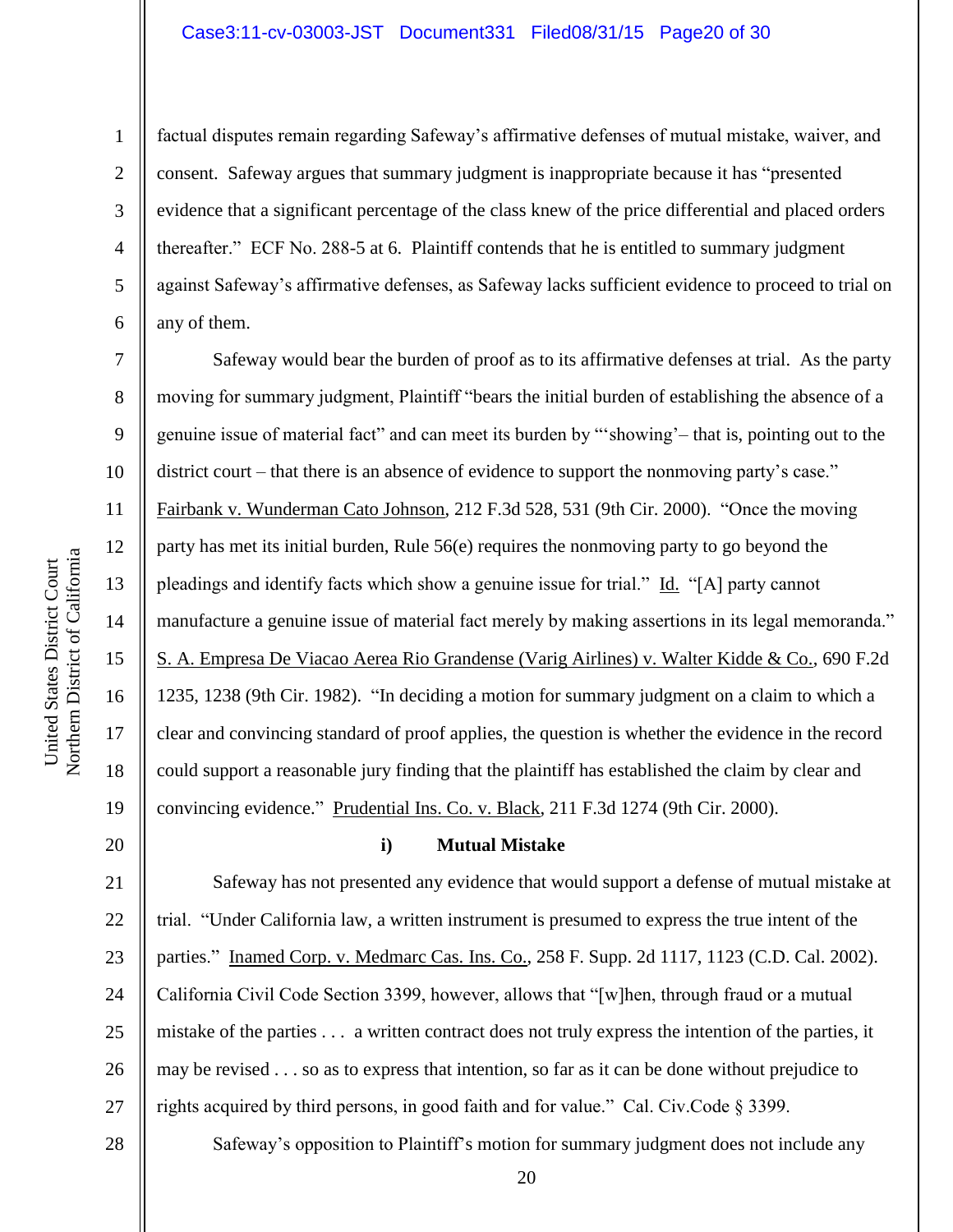### Case3:11-cv-03003-JST Document331 Filed08/31/15 Page21 of 30

22

1

2 3 4 5 6 7 8 9 10 11 12 13 14 15 16 argument regarding the defense of mutual mistake. Safeway states that, under all of its defenses, "if Class members continued to make purchases even after learning that Safeway charged different prices online than in stores, the jury may conclude that they are foreclosed from pursuing damages for any order placed after learning of the price differential." ECF No. 288-5 at 3. But to prove the affirmative defense of mutual mistake, Safeway must show class members and Defendant both *intended to contract* for the online prices to be marked up from the prices charged in the online store. See Hess v. Ford Motor Co., 27 Cal. 4th 516, 524, 41 P.3d 46, 52 (2002) ("when, through . . . mistake . . . , a written contract fails to express the real intention of the parties, such intention is to be regarded, and the erroneous parts of the writing disregarded."). Safeway has not pointed to any evidence regarding any of the class members' state of mind at the time of contract formation. Therefore, Safeway has no evidence that would allow a jury to conclude that any class members intended to contract for the markup at the time of registration. Indeed, the evidence shows that Safeway did not disclose the markup pricing algorithm to class members at the time they signed the Special Terms. Therefore, no class member could have had the intention of contracting to pay prices that were marked up in accordance with an algorithm of which they were unaware.

17 18 19 20 21 Safeway has not submitted any evidence indicating that class members and Safeway shared the intention to contract for the purchase of goods in the online store at a price that was marked up from the price in the physical store from which the goods were selected and delivered. Therefore, the Court grants Plaintiff's motion for summary judgment as to Safeway's affirmative defense of mutual mistake.

#### **ii) Waiver**

23 24 25 26 27 28 Safeway has likewise failed to present evidence sufficient to establish a defense of waiver against any class member at trial. "Waiver occurs when there is an existing right, a knowledge of its existence, and an actual intention to relinquish it, or conduct so inconsistent with the intent to enforce the right as to induce a reasonable belief that it has been relinquished." United States on behalf of Army Athletic Ass'n v. Reliance Ins. Co., (9th Cir. 1986) 799 F.2d 1382, 1387 (internal citations and quotations omitted). "The burden . . . is on the party claiming a waiver of a right to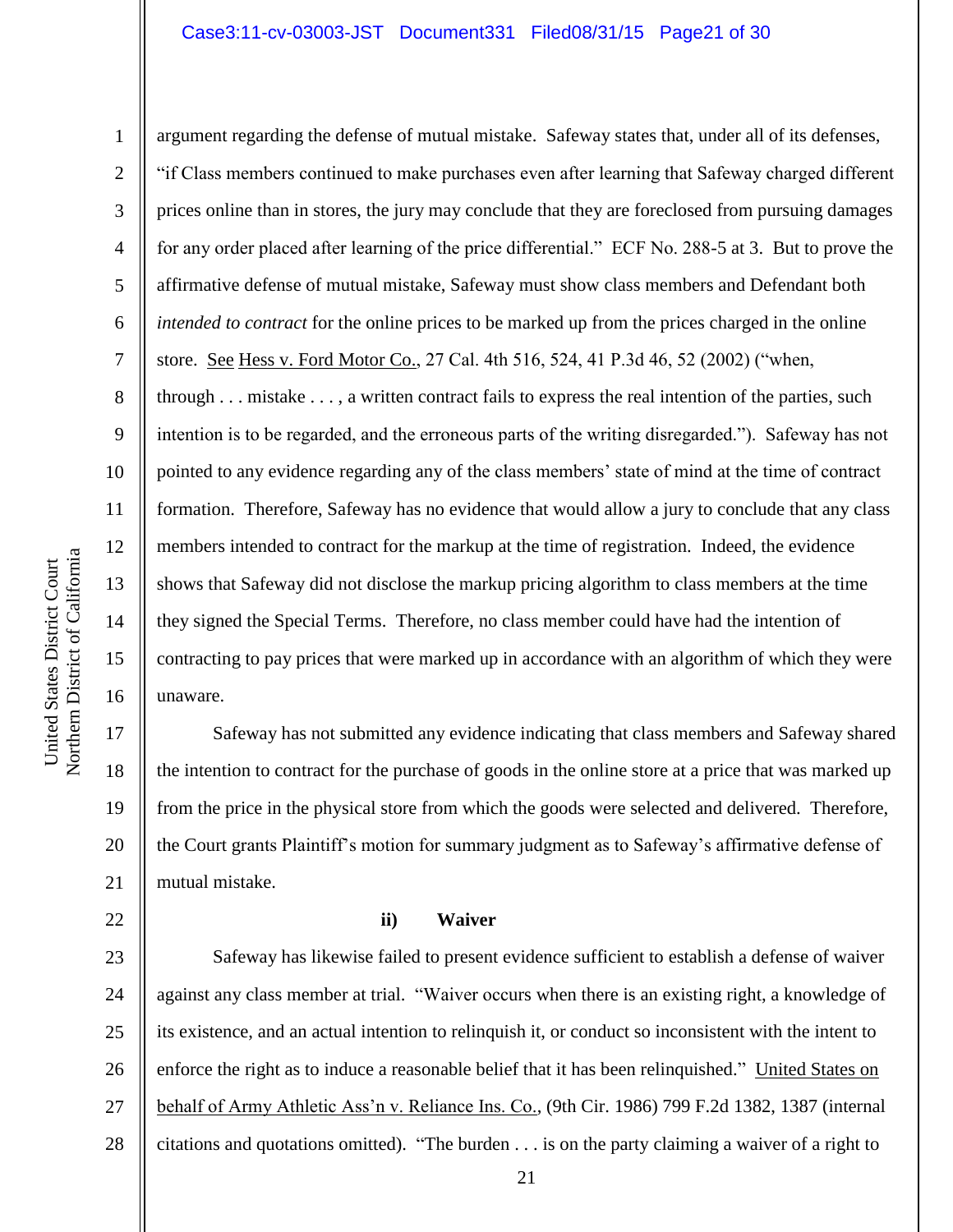prove it by clear and convincing evidence that does not leave the matter to speculation, and doubtful cases will be decided against a waiver." Waller v. Truck Ins. Exch., Inc., 11 Cal. 4th 1, 31, 900 P.2d 619 (1995), as modified on denial of reh'g (Oct. 26, 1995). Safeway has not presented any evidence from which jurors could find by clear and convincing evidence that any class member knew it had a contractual right to price parity but paid the marked up prices in the online store in an intentional relinquishment of that right.

First, Safeway's 2009 survey was conducted before Safeway implemented the markup and is legally irrelevant.

10 12 14 16 20 22 23 Safeway's 2010 survey asked customers how satisfied they were that they were "Getting the same prices and promotions as in the local store." 14.2% of respondents stated they were "dissatisfied" or "very dissatisfied." A customer's response that they were dissatisfied does not indicate that that customer knew of the existence of the markup or their right to price parity. Such a response could indicate that customers thought promotional prices were different online than in stores—a belief that would have been incorrect. Such a response could also have indicated that customers were dissatisfied that prices online were the same as in stores because they expected online shopping to be *less* expensive than shopping in the brick and mortar stores. Even if the survey answers contained sufficient evidence from which to impute knowledge to class members that prices online were marked up from prices in the stores in spite of the contractual right to price parity, Safeway lacks evidence that any of the respondents to the 2010 email survey ever placed subsequent online orders. The 2010 email survey was sent "to randomly-selected online customers *after Safeway had delivered their online orders*." ECF No. 288-5 at 7. Safeway therefore has no evidence that any of the customers who responded that they were "dissatisfied" to this question ever in fact placed a subsequent online order.

24 25 26 27 28 Safeway's 2010 interview survey interviewed 200 "triers," that is customers who Safeway identified as having previously "used the online grocery service." Id. 75% of respondents, or 150 triers, expressed agreement with the proposition that "I'm able to get same prices/promotions get [sic] in store". ECF No. 288-24 at 25. 50 of the triers surveyed did not respond that they agreed completely or somewhat with the proposition ever placed an order after being interviewed. The

1

2

3

4

5

6

7

8

9

11

13

15

17

18

19

21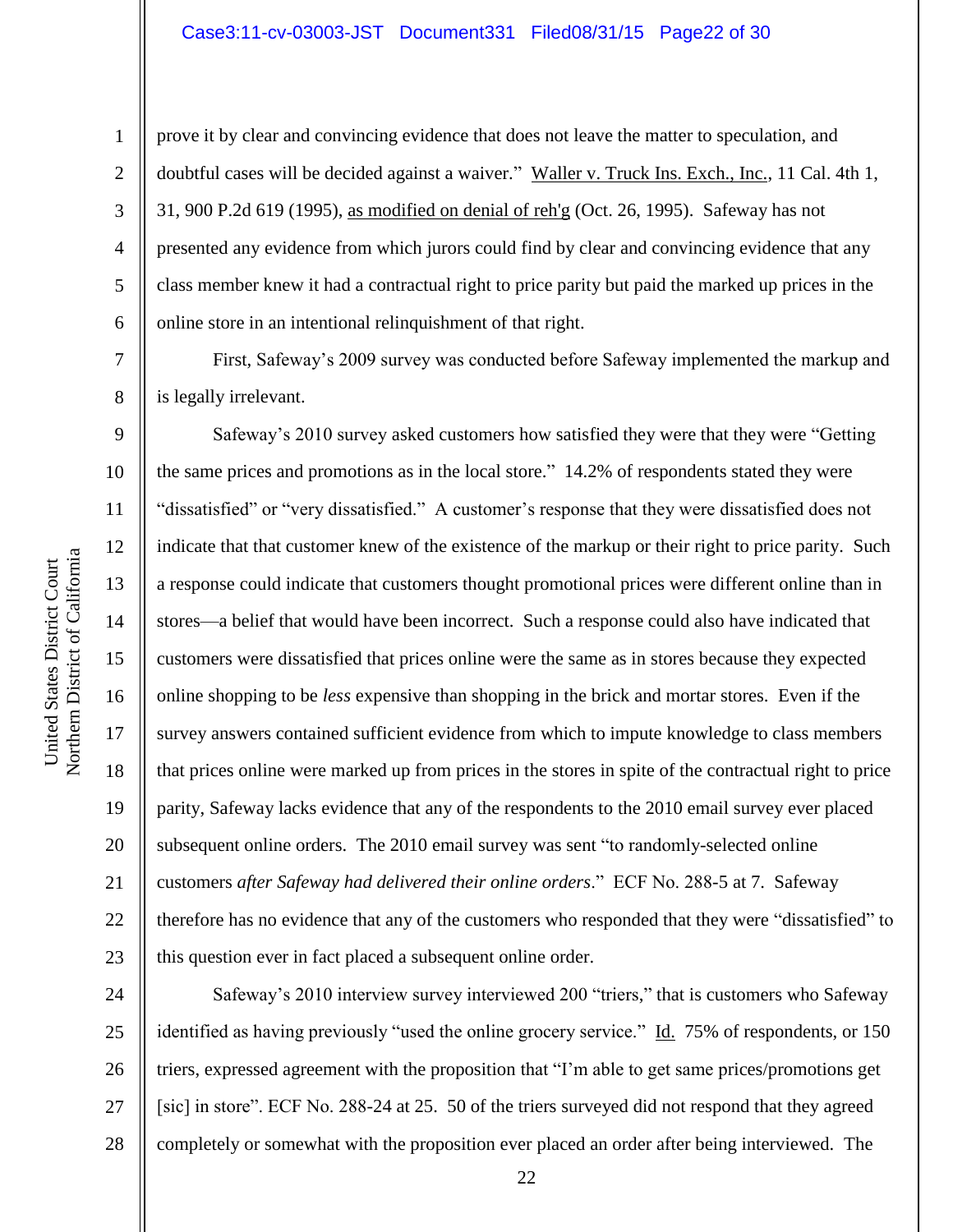### Case3:11-cv-03003-JST Document331 Filed08/31/15 Page23 of 30

6

7

8

9

10

11

12

13

14

15

1

record does not indicate what those 50 respondents answered in response to this question and it is possible they answered they were unsure if they were able to get the same prices or even declined to answer the question altogether. Therefore, this survey does not provide any evidence that those 50 customers knew of the existence of the markup or their right to price parity. Safeway has also not provided any evidence that those 50 respondents ever placed an order online after being interviewed.

In 2010 and 2011, Safeway invited customers to complete an online survey immediately following the point of purchase. One question asked "Did you feel that prices and promotions offered on the site are the same as your local store?" ECF Nos.  $288-26$ ,  $288-28$ .<sup>12</sup> As with the other surveys, the questions asked of these customers do not provide any evidence as to their intention to relinquish their right to price parity under the Special Terms. A "No" response to this question does not provide evidence that any class members knew 1) that online prices were more expensive than the prices in the store from which the customers' items were selected and delivered, 2) the extent of the markup, and 3) that any markup was in violation of the Special Terms' price parity promise.

16 17 18 19 20 21 22 Finally, Dr. Lewin's conclusory statement that the customer surveys discussed above demonstrate that class members had a "practical cognitive acceptance of the existence of the pricing differential" is also not sufficient to defeat summary judgment on the question of waiver. Even if this Court accepts Dr. Lewin's conclusory statement, premised on the flawed surveys discussed above, Dr. Lewin's statement does not indicate that these customers were 1) aware of their right to price parity under the Special Terms and 2) intended to waive that right by continuing to use the online store.

- 23
- 24

 $\overline{a}$ 

25 26 27 28 <sup>12</sup> Safeway represents that "[i]n 2010, 35% answered 'No,' and in 2011, 37.97% answered 'No.'" ECF No. 288-5 at 7. These are Safeway's calculations and have not been confirmed by the Court. Safeway's exhibits present the 2010-2011 survey data on a monthly, rather than annual basis, and Safeway surveyed a different number of customers each month. Regardless of the number of customers who responded no to the question, a "No" response to the question does not provide sufficient information from which the factfinder could make any inferences regarding the respondent's intent to waive a breach of contract claim.

Safeway's evidence therefore is insufficient to create a genuine issue as to whether any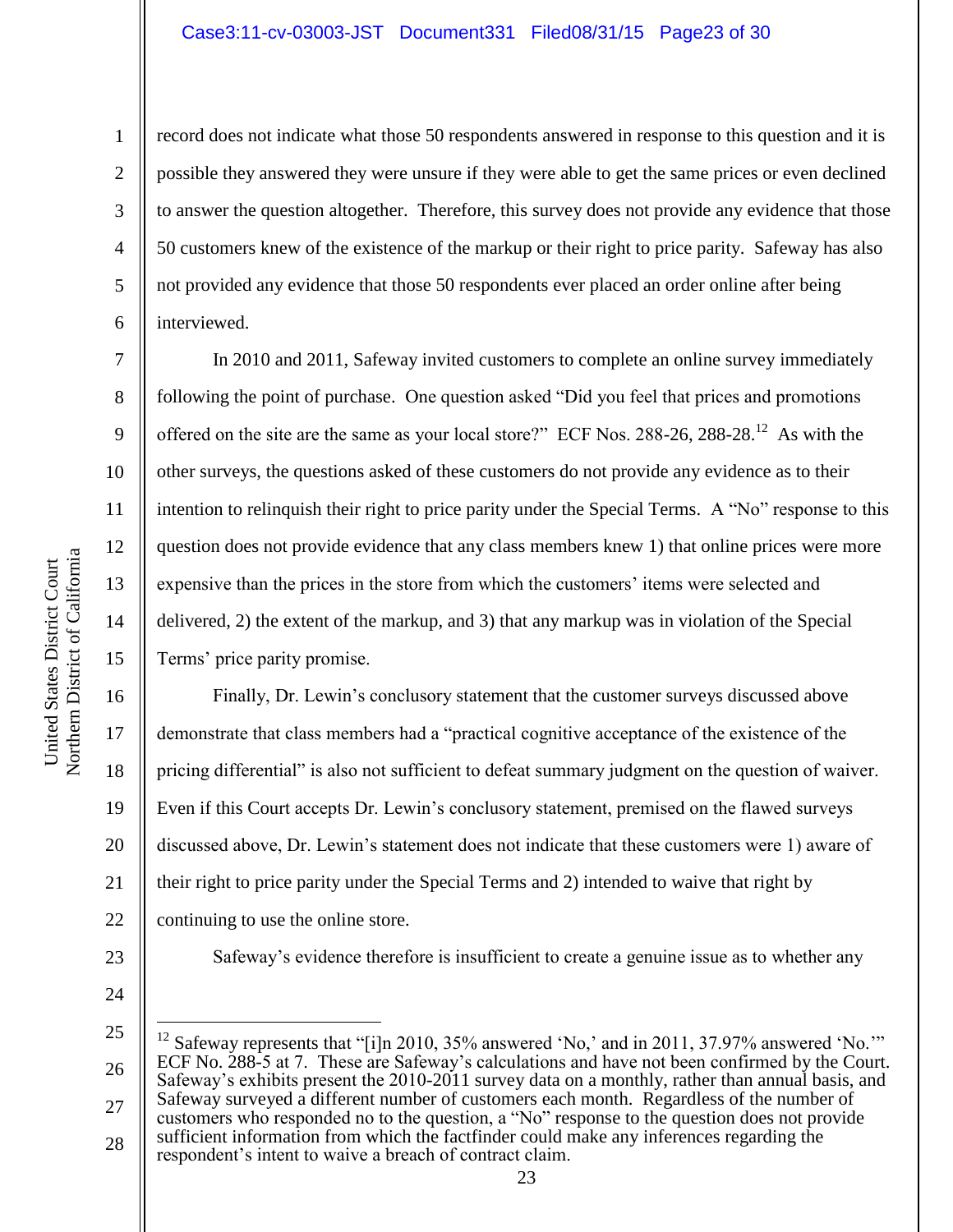class members knowingly waived their rights under the contract.

**iii) Voluntary Payment or Consent**

"The voluntary payment doctrine bars the recovery of money that was voluntarily paid with full knowledge of the facts." Parino v. BidRack, Inc., 838 F. Supp. 2d 900, 908-09 (N.D. Cal. 2011) (citing Am. Oil Serv. v. Hope Oil Co., 194 Cal.App.2d 581, 586 (1961)). "But it is elementary that an excessive payment made in ignorance of the fact that it is excessive is recoverable." Am. Oil, 194 Cal.App.2d at 586. Whether a plaintiff knew her payment to be excessive at the time of payment is "to be judged in light of the facts that were known to plaintiff" and not whether plaintiff has the "means of knowledge" by which they could have discovered the payment to be excessive. Id.

For the reasons discussed in the analysis of Safeway's waiver defense, Safeway also has a complete lack of evidence in the summary judgment record concerning its defense of voluntary payment. There is no evidence that any class members made excessive payments despite awareness 1) that online prices were more expensive than the prices in the store from which the customers' items were selected and delivered, 2) the extent of the markup, and 3) that any markup was in violation of the Special Terms' price parity promise. Class members did not even possess means of discovering this knowledge, as Safeway's online pricing algorithm was not publicly disclosed. Therefore, the survey evidence could not "support a reasonable jury finding that [Safeway] has established the [defense of voluntary payment] by clear and convincing evidence." Prudential Ins. Co. v. Black, 211 F.3d 1274 (9th Cir. 2000).

### 21

# **d. Conclusion**

22 23 24 25 26 27 28 The Court must finally address Safeway's contention that the class action mechanism has limited its ability to present affirmative defenses in this case. See ECF No. 288-5 at 10. "[T]he class action procedural device may not be used to abridge a party's substantive rights." Duran v. U.S. Bank Nat. Assn., 59 Cal. 4th 1, 34 (2014). A court may not abridge or prevent a defendant from presenting a defense "simply because that defense [would be] cumbersome to litigate in a class action." Id. at 35. For instance, a "landlord sued for excess rent by a class of former tenants [is] entitled to set off amounts the tenants owed for unpaid rent, repairs, and cleaning," even if

1

2

3

4

5

6

7

8

9

10

11

12

13

14

15

16

17

18

19

20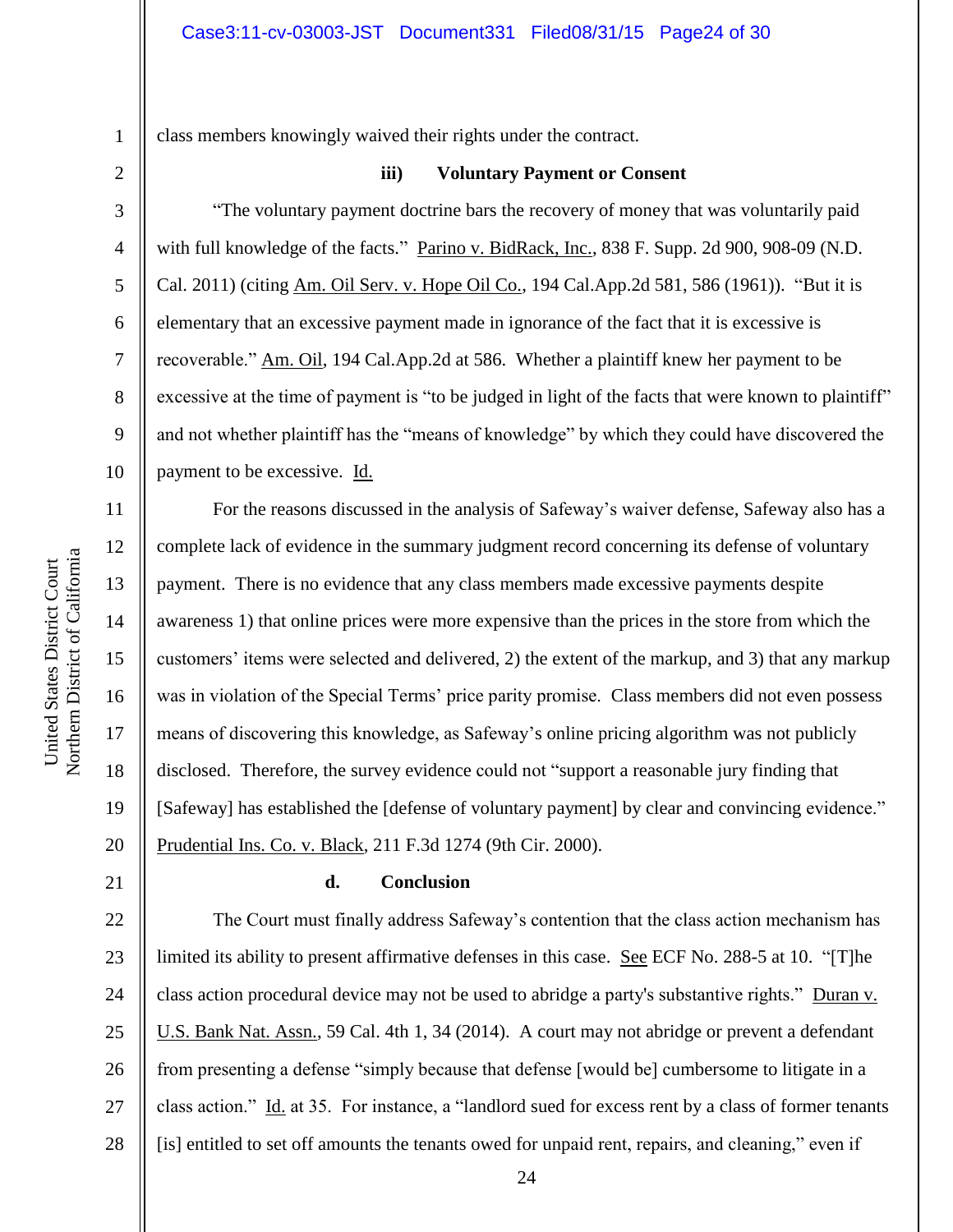5

6

7

8

9

10

11

12

13

14

15

16

17

18

19

20

21

1

calculating those offsets on a classwide basis might be difficult. Id. (citing Granberry v. Islay Investments, 9 Cal.4th 738, 742–743 (1995)). A nationwide class action "challenging a bank's practice of forcing homebuyers to purchase expensive replacement policies when the hazard insurance on their properties lapsed" cannot avoid difficult choice-of-law issues just because they might make a nationwide class action more challenging. Id. (citing Washington Mut. Bank, FA v. Superior Court, 24 Cal. 4th 906, 913, 15 P.3d 1071, 1076 (2001)).

But the Court has not granted summary judgment against Safeway because its affirmative defenses are cumbersome or would make for an overly-complicated trial. It has done so because Safeway has failed to present any competent evidence in support of its affirmative defenses, all of which require Safeway to prove by clear and convincing evidence the state of mind of individual class members at discrete moments in time. Although Safeway vigorously opposed certification and recently sought decertification in connection with its affirmative defenses, Safeway has never shown how decertification would make it any easier to obtain proof that distinct individuals were aware that the price parity promise was being breached by the markup at the time when they placed certain orders. It is not surprising that Safeway cannot show that any individual class members possessed knowledge of the markup during the class period, as Safeway made the decision to actively conceal the existence of any markup from class members during that time. Throughout this litigation, Safeway has likewise sought to seal from the public any reference to the manner in which the online shopping markup is calculated. A defendant who has vigorously guarded information from the public cannot cry foul when it is unable to marshal any evidence showing that the public had knowledge of that information.

22 23 24 25 26 27 28 As this Court's certification order noted, Safeway's affirmative defenses ask the Court to assume that class members behaved irrationally, "knowingly and willingly cho[osing] to pay an additional fee that they were under no obligation to pay under the terms of the contract." ECF No. 163 at 18. But "a party cannot manufacture a genuine issue of material fact merely by making assertions in its legal memoranda." Varig Airlines, 690 F.2d at 1238. When a defendant breaches a written form contract with a large group of individuals, that defendant cannot defeat summary judgment by speculating that perhaps some unidentifiable number of those individuals knew the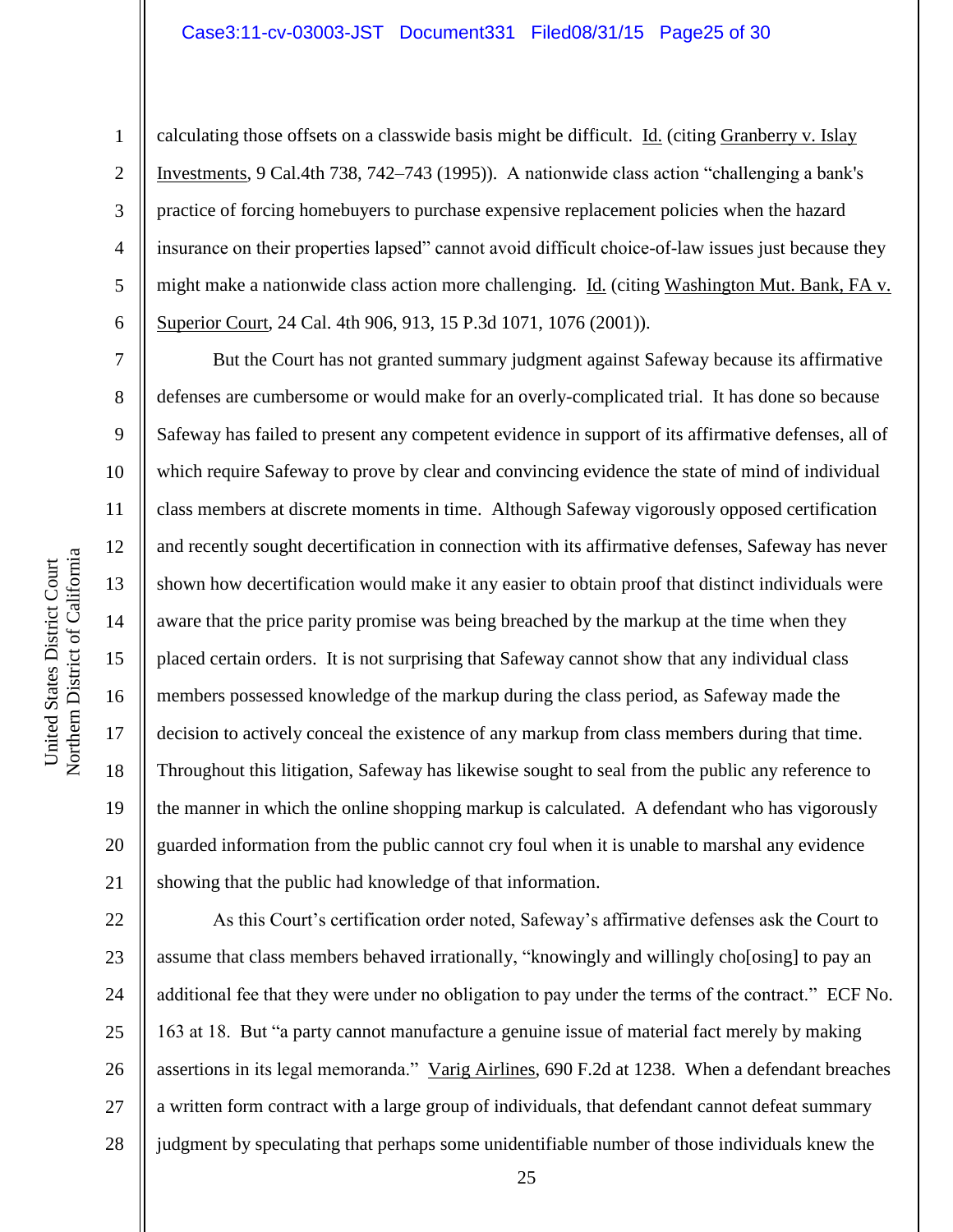1 2 3 contract was actually governed by secret, unwritten terms all along. There is no evidence that class members knew this to be the case here and yet continued to place online orders. Plaintiff is entitled to summary judgment against Safeway's affirmative defenses.

4

5

6

7

8

9

10

11

12

13

14

15

16

17

18

19

20

21

22

# **4. Prejudgment Interest**

Plaintiff and the class are entitled to prejudgment interest of 10 percent per annum from the time of breach as a matter of law under Cal. Civ. Code Section 3289(b).

# **B. Plaintiff's Motion Regarding Safeway's Liability to Pre-2006 Class Members**

In addition to the "damages summary judgment motion" provided for by this Court's case schedule, ECF No. 246, Plaintiff filed a second summary judgment motion regarding Safeway's liability to class members who registered to shop in the online store prior to 2006. ECF No. 269- 5.<sup>13</sup> Safeway's opposition brief argues that Plaintiff failed to seek leave of the Court to file this motion, in violation of the Civil Local Rules and this Court's Standing Order. Safeway also argues that Plaintiff is not entitled to summary judgment on the merits of this issue.

Civil Local Rule 7-2(b) provides that a motion should be "one filed document not exceeding 25 pages in length." This Court's Standing Order states that "[a]bsent good cause, the Court will consider only one motion for summary judgment per party. Any party wishing to exceed this limit must request leave of court and must show good cause." Plaintiff argues that the Court "granted Plaintiff permission to file the instant Motion . . . when it granted Safeway's Motion for Reconsideration" on the question of whether Plaintiff's prior summary judgment contract had proven Safeway's liability to class members who had registered prior to 2006. ECF No. 297-5 at 4 (citing Order Granting in Part and Denying in Part Motion for Reconsideration at ECF No. 236).

23 24 Despite Plaintiff's creative characterization, the Court's reconsideration order did not grant Plaintiff leave to file this motion. After noting that the Plaintiff's first partial summary judgment

25

 $\overline{a}$ 

<sup>26</sup> 27 <sup>13</sup> Plaintiff's opening brief also asked the Court to hold that there was "no genuine question of material fact" as to which version of the Special Terms governed all Class Members' contract, an issue explicitly left open by this Court's prior summary judgment order. ECF No. 237 at 15 ("The Court finds it unnecessary to resolve the factual question of whether Plaintiff or Defendant's

<sup>28</sup> version of the Special Terms was operative at any particular moment in time."). In his reply brief, Plaintiff withdrew this portion of the motion. ECF No. 297-5 at 1.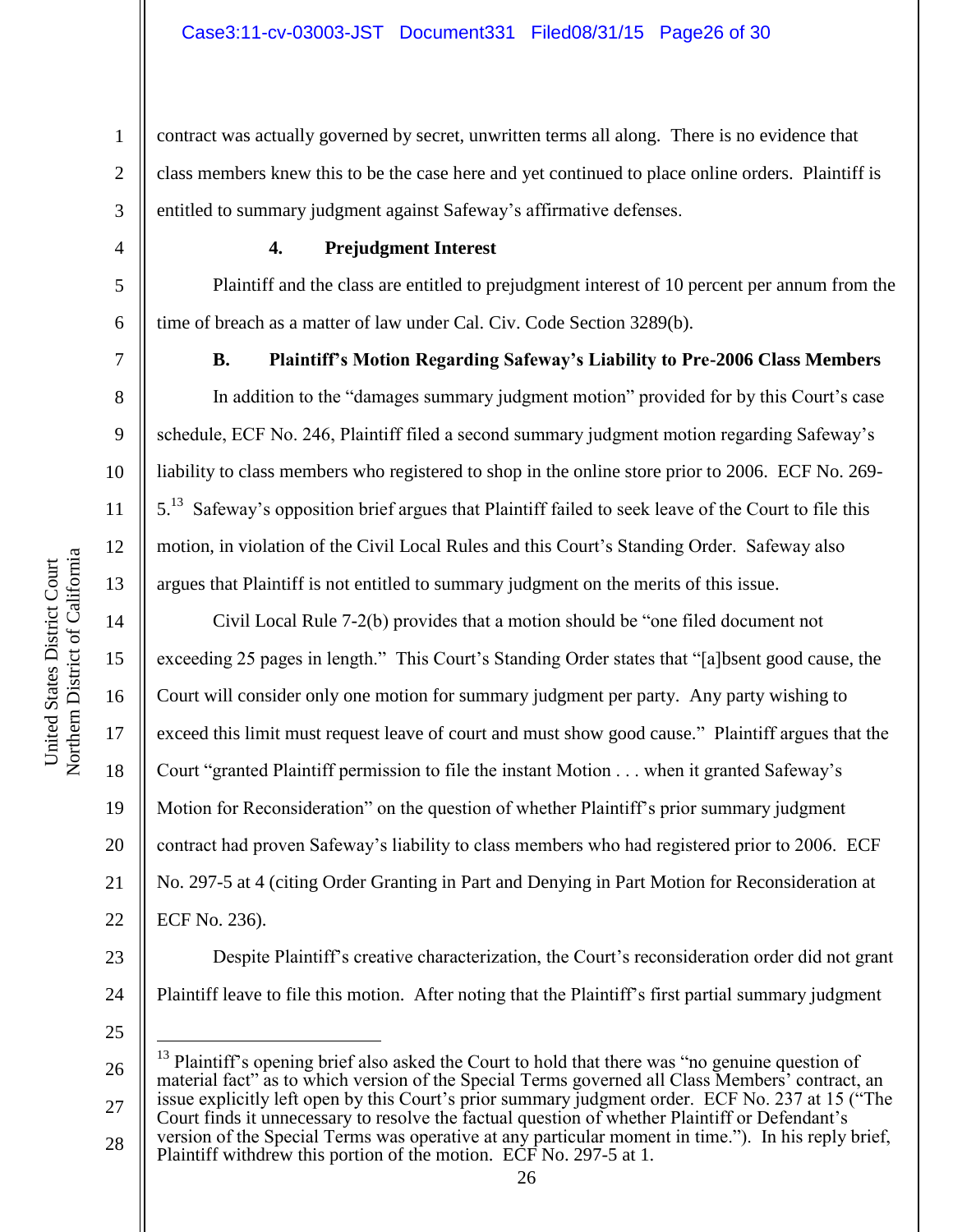### Case3:11-cv-03003-JST Document331 Filed08/31/15 Page27 of 30

motion had not placed before the Court pre-2006 versions of the Special Terms, the Court clarified that its summary judgment order did not reach class members who registered prior to 2006, but stated that "[t]his order *does not preclude* the Plaintiff from seeking summary judgment on these issues in the future." ECF No. 236 at 4 (emphasis added). Stating that a party is not precluded from raising an issue in the future is far different from affirmatively granting a party leave to file an additional summary judgment motion in order to address that issue. In light of the Court's reconsideration order, Plaintiff could have taken any number of actions other than filing a second motion for summary judgment that it had not been given leave to file. Plaintiff could have used a portion of its damages summary judgment briefing to move for summary judgment as to this issue, sought leave from this Court to exceed page limits if necessary, or filed a motion for leave to file a second motion for summary judgment.

Because Plaintiff did none of the above, the Court typically would be disinclined to reach the merits of this motion. Nonetheless, in light of the Court's grant of Plaintiff's motion for summary judgment on damages, Safeway's liability to class members who registered prior to 2006 is the only issue remaining in the case. To prevent further motion practice regarding this issue, which has been extensively briefed in connection with the current motion, the Court will reach the merits.

18 19 20 21 22 23 24 25 26 27 28 The Court concludes that Plaintiff is not entitled to summary judgment that class members who registered prior to 2006 contracted to pay the same prices in the online store that were charged in the physical store from which their groceries were selected and delivered. Plaintiff's previous motion for summary judgment regarding Safeway's liability focused on class members who registered beginning in 2006, as that was the year Safeway began operating the grocery delivery service on its website. See ECF No. 237 at 1. The Court's order on that motion concluded that the evidence demonstrated that class members who registered beginning in 2006 were required as part of their registration process to "click a box that states, 'Check this box if you agree to the Terms and Conditions.'" Id. at 2. Therefore, those customers were required as a part of registration to manifest assent to the Special Terms which included the term promising price parity between online stores and the physical stores from which the purchased goods were selected

1

2

3

4

5

6

7

8

9

10

11

12

13

14

15

16

17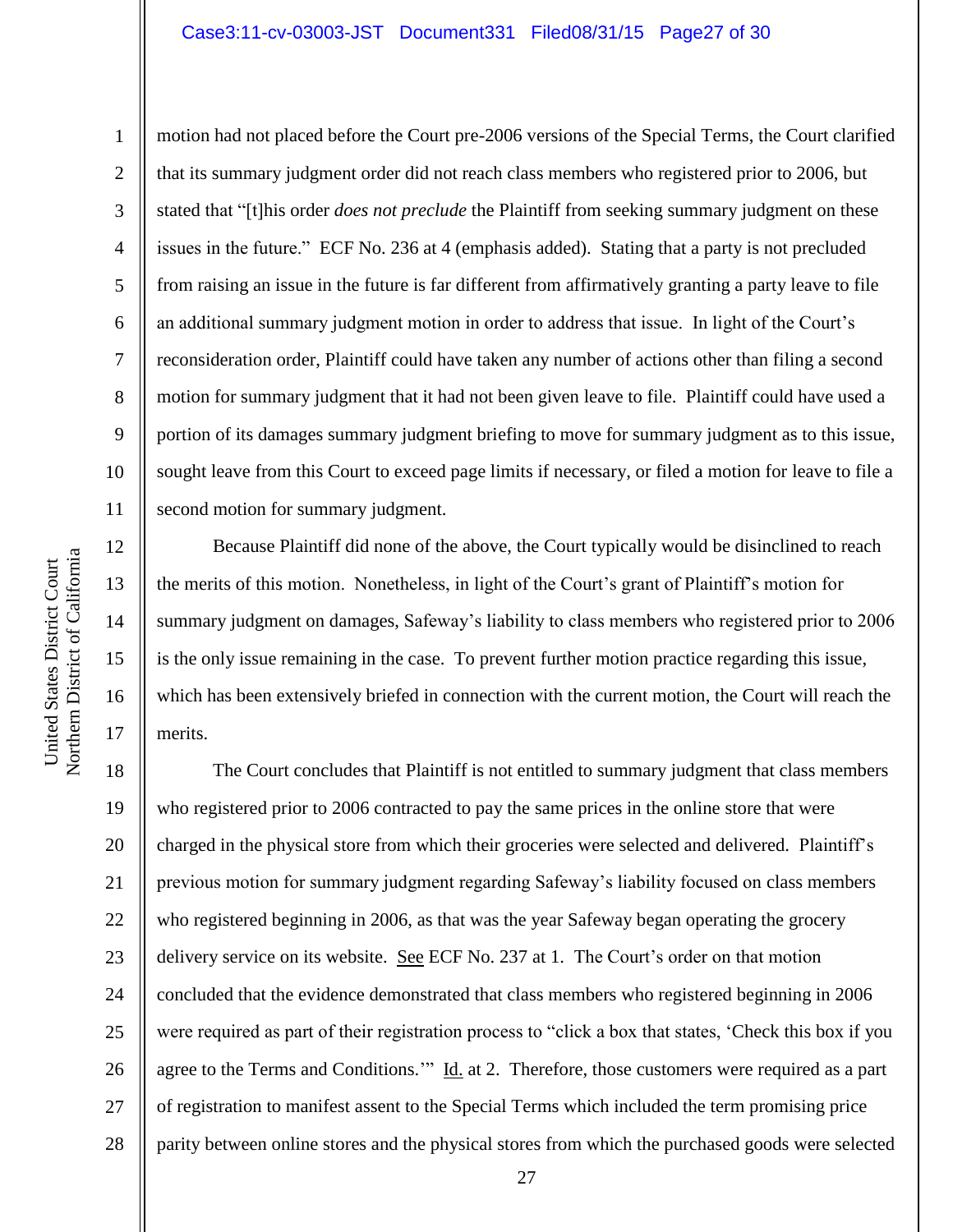1 and delivered.

2

3

4

5

6

7

8

9

10

11

12

13

14

15

17

18

19

21

23

25

Prior to 2006, Safeway's home delivery business was operated by GroceryWorks, which Safeway contends was "a separate company during the entire 2001-2006 time period, with its own employees and headquarters." ECF No. 290 at 2. Plaintiff has marshaled evidence in connection with this motion that shows that Special Terms containing the same language that this Court's prior order found promised price parity were posted on the online shopping website even prior to 2006. But Plaintiff has not met its burden of demonstrating that class members who registered prior to 2006 ever assented to those Special Terms. This failure precludes summary judgment, because "[m]utual manifestation of assent, whether by written or spoken word or by conduct, is the touchstone of contract." Nguyen v. Barnes & Noble Inc., 763 F.3d 1171, 1175 (9th Cir. 2014) (quoting Specht v. Netscape Commc'ns Corp., 306 F.3d 17, 29 (2d Cir.2002) (applying California  $law)$ ).

16 20 22 24 26 27 Notably, Plaintiff has not introduced evidence establishing that customers who registered prior to 2006 were required to click a box manifesting their agreement to the Terms and Conditions. Plaintiff maintains that it is entitled to summary judgment regardless, based upon circumstantial evidence suggesting the registration process was the same during this period as it was after 2006. Plaintiff points to historical versions of the frequently asked questions posted on Safeway's website prior to 2006 wherein Safeway stated that "[d]uring registration, you can also view the full terms and conditions of our online shopping service . . ." Id. This same version of the FAQs remained on Safeway's website following 2006, so Plaintiff asks the Court to conclude that the registration process did not change in 2006 when Safeway assumed control of the online shopping process. Plaintiff also places great weight on a declaration from Safeway's corporate designee witness Steve Guthrie, who swore without limitation as to any dates, that 'A customer cannot register without checking the box." Id. (citing ECF No. 174 at ¶ 4). Although Plaintiff's circumstantial evidence may persuade a jury that users who registered prior to 2006 manifested assent to the Special Terms through a click box agreement, this evidence does not suffice to meet Plaintiff's burden for purposes of summary judgment.

28

As a final back-up argument, Plaintiff contends that "evidence that the Special Terms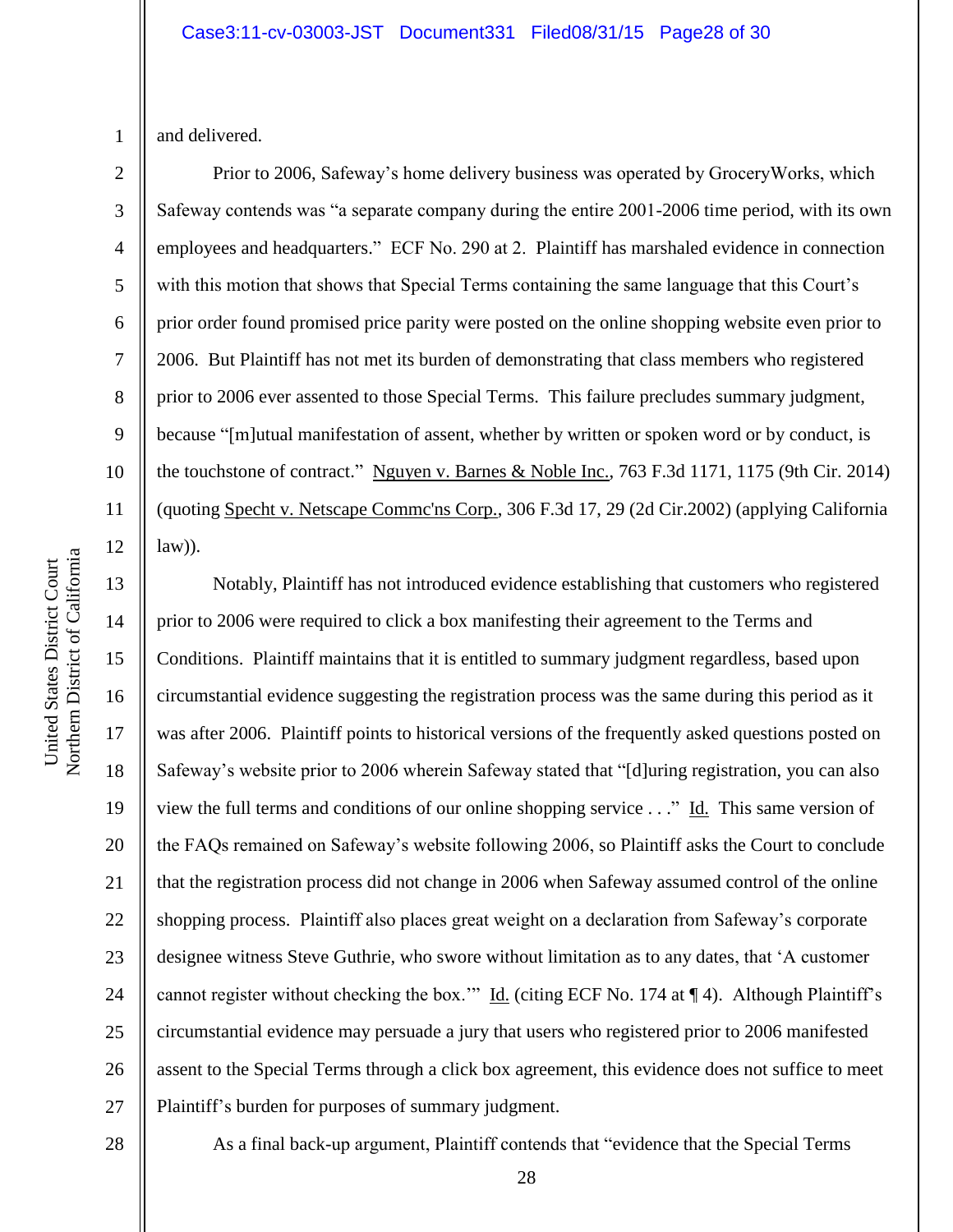1

2

3

4

5

6

7

8

9

10

11

12

13

14

15

16

17

18

were, at a minimum, linked to and viewable at the registration page is sufficient to meet the preponderance standard to find that a contract was formed at registration." ECF No. 297-5 at 10. This argument posits that the Special Terms constituted a "browse-wrap" agreement where users should be deemed to have given their "assent simply by using the website." Nguyen, 763 F.3d at 1176. In the absence of evidence indicating that users had actual knowledge of the contract, "the validity of the browsewrap agreement turns on whether the website puts a reasonably prudent user on inquiry notice of the terms of the contract." Id. at 1177. This is a highly fact-specific inquiry that looks to "the conspicuousness and placement of the 'Terms of Use' hyperlink, other notices given to users of the terms of use, and the website's general design." Id. On the current record, the Court cannot find a valid "browse-wrap" agreement was formed by users who registered prior to 2006, as Plaintiff has not submitted any evidence regarding the layout of the pre-2006 registration page and the placement of the link to the Special Terms contained on that page.

Plaintiff's motion for summary judgment regarding Safeway's liability to class members who registered prior to 2006 is hereby denied.<sup>14</sup>

# **CONCLUSION**

Plaintiff's motion for summary judgment awarding breach of contract damages in the amount of the aggregate markup to class members is granted. Plaintiff's motion regarding Safeway's liability to pre-2006 class members is denied. Defendant's motion for summary

19 judgment as to limitation of liability is denied. Plaintiff is ordered to file a form of judgment as to

20  $1/1$ 

21 / / /

 $\overline{a}$ 

<sup>23</sup> 24 25 26 27 28  $14$  On August 20, 2015, Plaintiff submitted a motion for leave to supplement the summary judgment record with the declaration of Eric Falsken, a former employee of GroceryWorks. ECF No. 325. Plaintiff's motion was filed almost three weeks after the Court took the summary judgment motion under submission following hearing. Under the Northern District of California's Civil Local Rule 7-3(d), "[o]nce a reply is filed, no additional memoranda, papers or letters may be filed without prior Court approval." The only justification cited by Plaintiff for the delay in submitting the information is that Plaintiff's counsel did not "intensif<sup>[</sup>v] preparations for possible trial . . . including internet search for potential rebuttal and/or impeachment evidence with respect all currently-unresolved issues" until after the summary judgment hearing. ECF No. 325 at 2. The motion to supplement the summary judgment record is denied. Although the parties also dispute whether Falsken should be permitted to testify at trial, the Court will not resolve that question in this order.